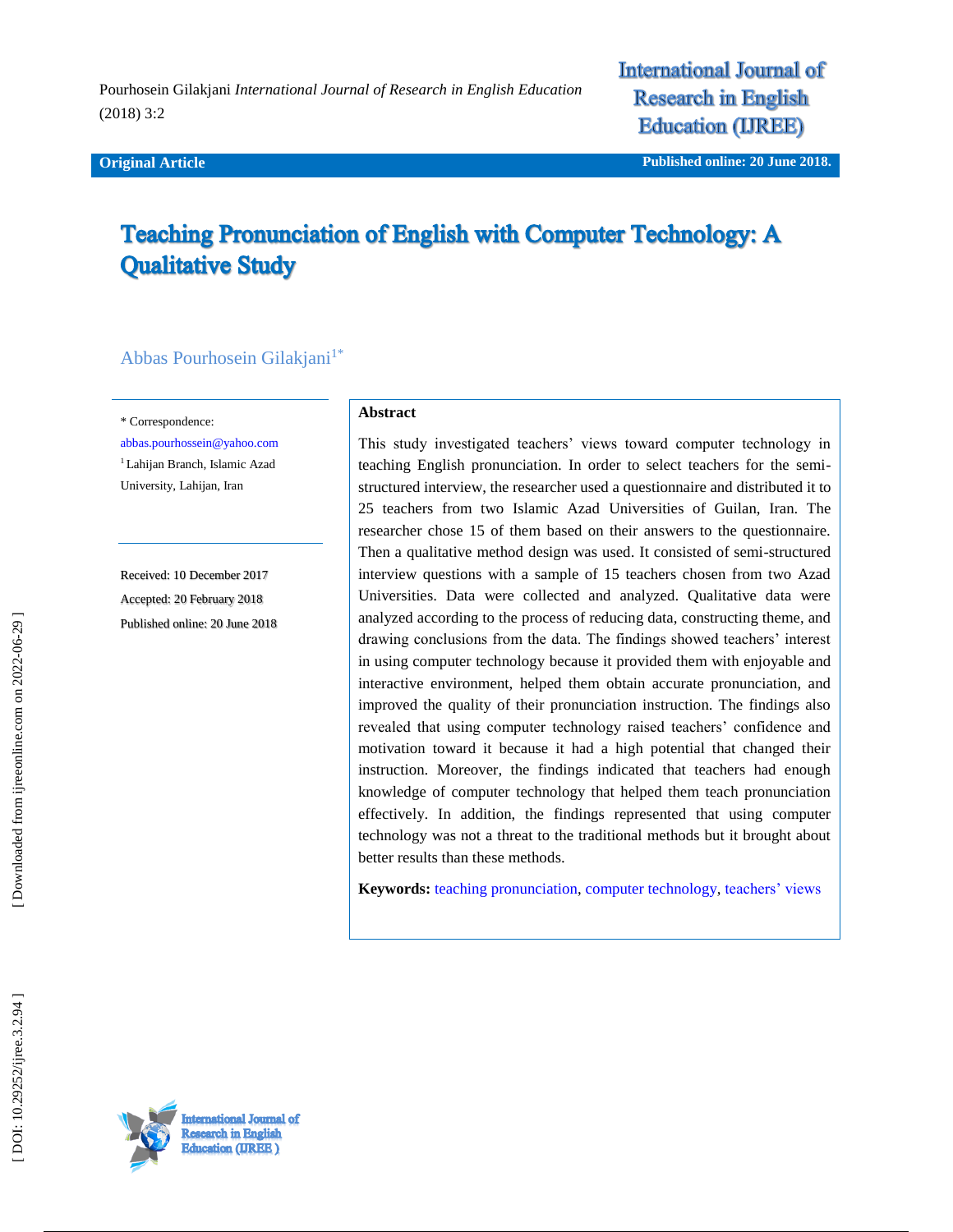### **1. Introduction**

English pronunciation is one of the most difficult skills in learning and teaching language (Haghighi & Rahimy, 2017; Pourhosein Gilakjani, 2016; Sadeghi & Mashhadi Heidar, 2016). Pronunciation has been overlooked and nobody has made an effort to understand the great value of this hard skill (Farhat & Dzakiria, 2017). English pronunciation instruction can be facilitated through using appropriate materials that are provided for English as a Second Language (ESL) and English as a Foreign Language (EFL) teachers. ESL/EFL learners need computer -based materials for learning pronunciation and teachers also use these materials as the effective means of improving their teaching (Fraser, 2000).

Richey (2008) asserted that technology changes teachers' role from the traditional knowledge transmitter to a new set of roles like facilitator and delegator. This change requires that teachers face their new tasks flexibly and are prepared for their new roles. The use of technology facilitates learning and improves performance (Richey, 2008). Technologies bring basic changes to the way teaching and learning happen. Effective use of technology should enable important role shifts for teachers (Schifter, 2000).

According to Weinberger, Fischer, and Mandl (2002), teachers' role has changed and from being a teacher to becoming a constructor, facilitator, coach, and creator of learning environments. Teachers must be facilitators assisting learners in making judgments about the quality of new sources and knowledge, be open -minded, be active cooperators, collaborators, and mediators between learners and what they should know.

Jafari, Dabaghi, and Vahid Dastjerdi (2015) and Levin and Wadmany (2006a) stated that one of the important parts of education is technology -enhanced education. They continued that teachers are the main elements of changes whose views support or prevent the success of any educational reform. Baker (2000) also supported the view that technologies can be used in the classrooms and having positive attitudes toward them can help teachers to use them effectively and appropriately (Becker, 2000). According to Teo (2006) and Pourhosein Gilakjani and Leong (2012), teachers attitudes are considered as one of the factors that impacts the appropriate use of computer in the classes and these attitudes influence teachers' response toward computer technology and the way learners view the significance of computer in their learning.

Some Iranian teachers have serious problems in teaching English pronunciation. They are always challenging with the critical problems they face with pronunciation in their EFL classrooms. According to Hashemian and Heidari Soureshjani (2013), being able to speak English consists of many skills such as vocabulary, grammar, and pragmatics but the most important of all is pronunciation. In spite of having a good understanding of vocabulary and the grammatical rules of language, speakers would not be understandable if they have bad pronunciation. Although pronunciation is one of the most difficult skills to learn, the fact is that in many English language classes, pronunciation instruction is not paid enough attention by teachers.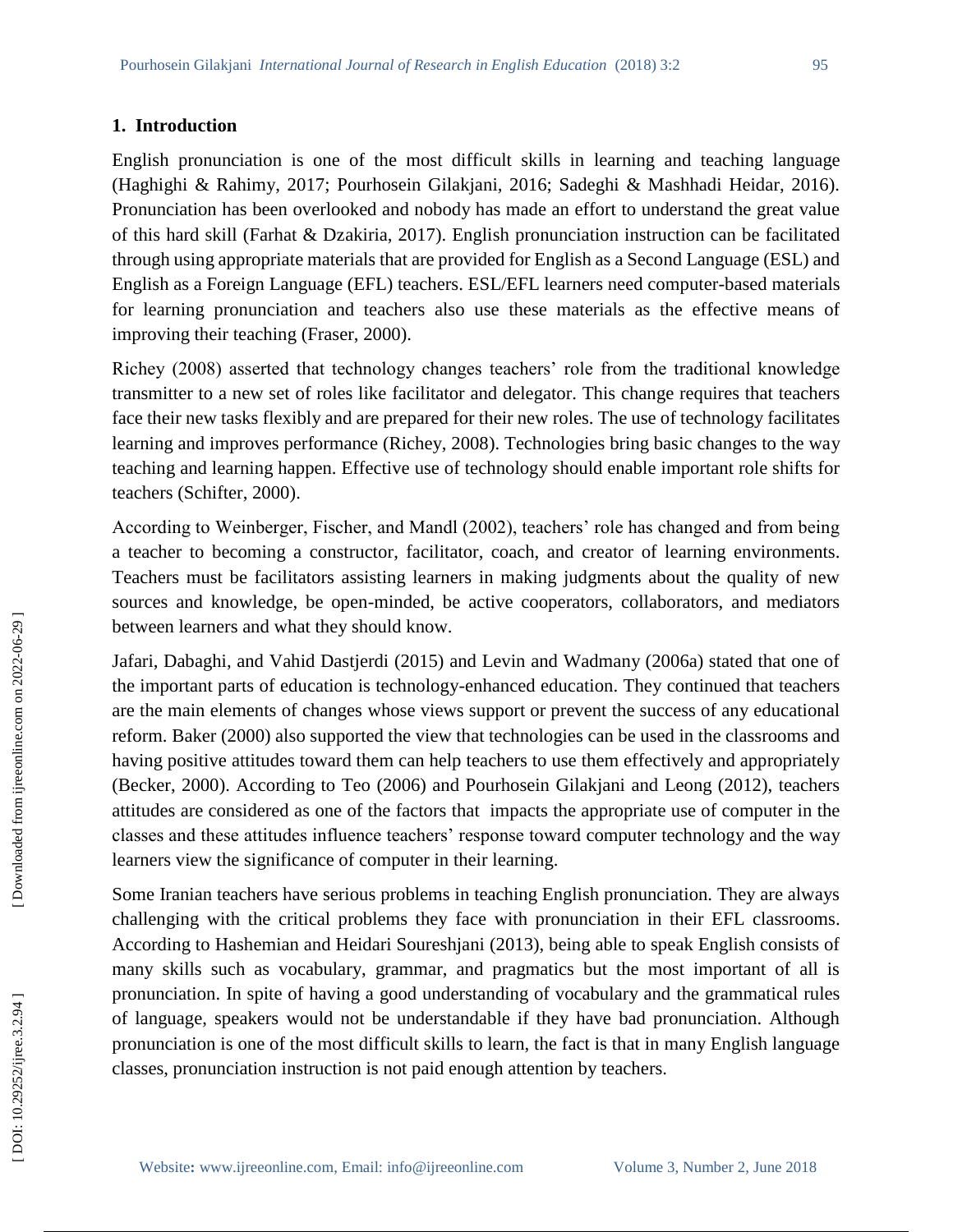Gilbert (2008) and Hashemian and Heidari Soureshjani (2013) stated that teachers do not have sufficient time in class to give more attention to this important skill in their English classes. The other reason is that Iranian EFL teachers are not provided with appropriate text -books and materials that can assist them in improving their pronunciation instruction, while Fraser (2000) confirmed the truth that teachers must be provided with suitable materials that can actually help them better their pronunciation instruction. Furthermore, some teachers do not have adequate pronunciation knowledge. They believe that teaching pronunciation does not work because they have tried it a lot and have not been successful in obtaing their desired objectives (Breitkreutz, Derwing, & Rossiter 2001; Fraser, 2000a; Macdonald, 2002; Pourhosein Gilakjani, 2017).

The use of computer technologies are considered as one of the suitable means of improving pronunciation teaching and learning. These technologies offer new opportunities for English pronunciation and create a successful environment for both teachers and learners to effectively improve their ability in the teaching and learning of pronunciation (Hayati, 2010) . The real aim of applying computer technology is to develop basic changes in teaching and learning language skills (Pourhosein Gilakjani, 2014; Thompson, Schmidt, & Stewart, 2000). Through using computer technology, teachers and learners can have access to the target language in different fields. Computer technology assists teachers in guiding their learners' learning and relating curriculum to the real world activities (Pourhosein Gilakjani, Sabouri, & Zabihniaemran, 2015).

Some Iranian teachers do not have good attitudes toward using computer technology in their English language teaching specifically in their English pronunciation instruction. Although they use computer technology in their teaching, but due to the lack of good attitudes, they are not able to get the desirable results towards using it in their classrooms to improve their learner's learning (Attaran, 2004). Therefore, it is especially important to understand Iranian teachers' attitudes toward computer technology in teaching pronunciation. In this paper, the researcher examined Iranian EFL university teachers' views toward using computer technology in teaching English pronunciation. The research question of this study is as follows:

What are the Iranian EFL university teachers' attitudes toward using computer technology in English pronunciation instruction?

# **2. Review of the Literature**

Teachers' technology use in the classroom can be influenced by their attitudes toward it (Judson, 2006; Laborda, & Royo, 2007; Liu & Huo, 2007; Park & Son, 2009; Wozney, Venkatesh, & Abrami, 2006). Teachers' attitudes toward computer technology guarantee the success of any activities in an educational program. Teachers will not use computer technology into their teaching and learning if it doesn't meet their own or their learners' needs. Teachers' attitude is one of the significant factors that influence the successful use of computers and this attitude will in turn impact how teachers reply to computer technologies (Teo, 2006).

Olu (2007) declared that attitudes towards computer have been identified as significant factors in helping teachers incorporating computer technology into the teaching programs. According to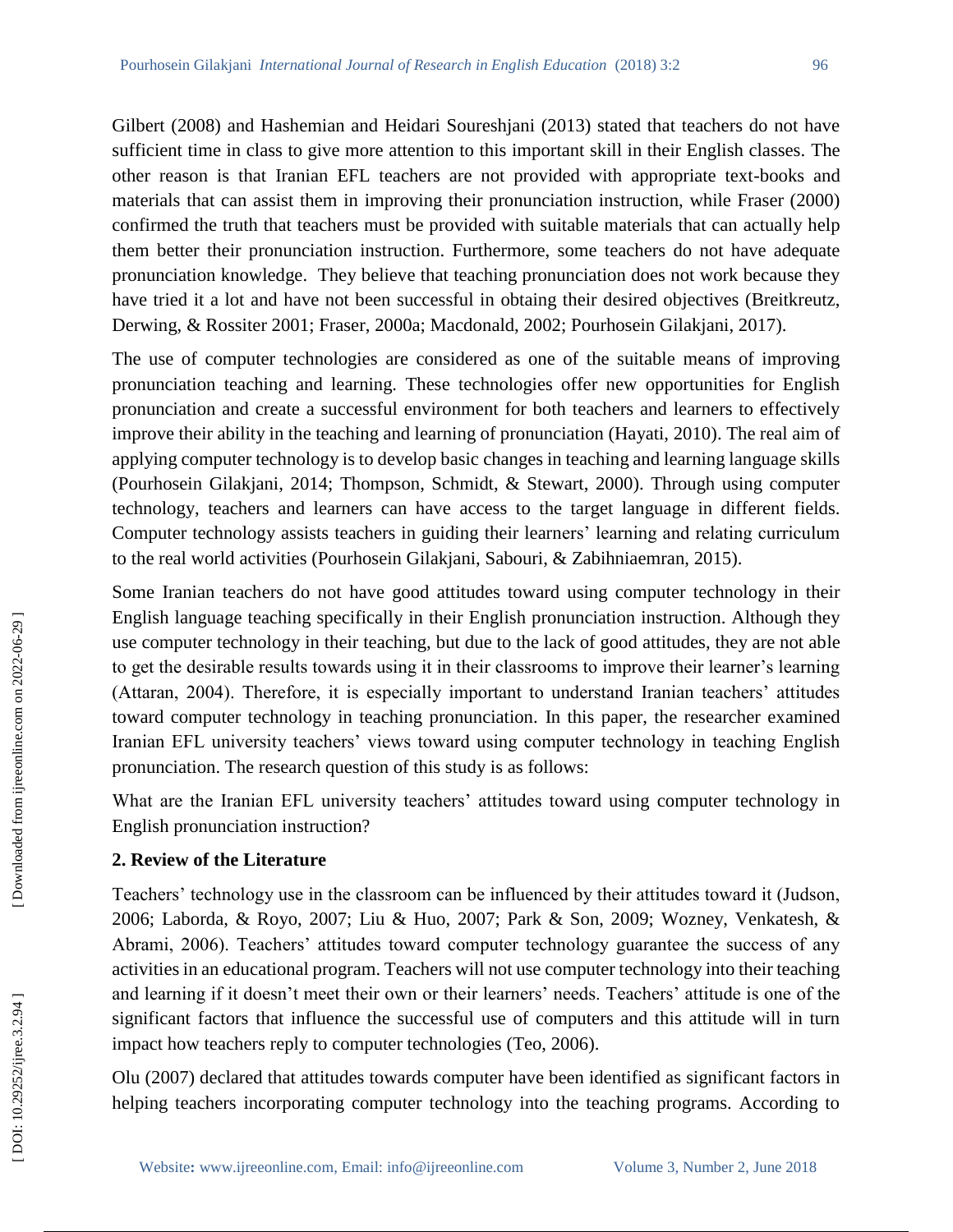Teo's (2008) study, teachers had positive attitudes toward using computer use in their classes. This finding is the same as the study of Ozdaml, Hursen and Ozcinar (2009), Mello (2006), and Birisci, Metin and Karakas (2009) who investigated the elementary teachers' attitudes towards computer and Internet use. The results indicated that teachers' attitudes towards computer and Internet use were at higher level. Nurul Atikah Abdullah et al. (2006) confirmed that computer technology has tremendous potential in teaching and learning and teachers like to continually use computer.

Shamsiah Mohamed and Ab. Rahim Bakar (2008) carried out a study in Universiti Putra Malaysia (UPM). The findings of this study revealed that teachers had high confidence to incorporate computer technology for teaching purposes and they had also positive attitudes towards integrating computer in teaching -learning process. Dogruer, Eyyam , and Menevis (2010) performed a study about investigating teachers' attitudes towards using educational technology in their classes. The findings of this research represented that although teachers accepted that using educational technology has a positive effect on their experience; they needed more information about using these technologies in their classes.

Ozdamlı, Hursen, Ozcinar (2009) carried out a research about teachers' views toward educational technology. The results showed teachers' positive views towards educational technology. Kabadayi (2006) did a study about preschool teachers' and part -time teachers' views towards using technology in teaching. According to the findings of this research, 75% of teachers revealed their positive views towards using educational technology in their classes.

Different variables can affect attitudes toward computers. Perceived usefulness, computer confidence (Rovai & Childress, 2002), knowledge about computers and computer experience (Kumar & Kumar, 2003) are some examples of these variables. These variables can interact with each other to impact attitudes toward computer technology. Yushau (2006) expressed that the perceived usefulness of computers impacts attitudes toward them and the amount of confidence teachers get in the use of computers influences their classroom use. Clark (2000) stated that positive attitudes toward computers affect teachers' acceptance of the usefulness of these technologies. The use of the Internet among 310 pre -service teachers using questionnaire survey method was examined by Wong, Ng, Nawawi, and Tang (2005). The results showed that confidence level and attitudes towards the Internet influenced pre -service teachers' use of the Internet.

According to Myers and Halpin (2002), one of the significant factors for computer use and the need for learning skills is teacher's attitudes toward computer technology and this in turn leads to computer knowledge. More experienced teachers indicate more positive attitudes toward computers. Sadik (2006) also mentioned that positive attitudes toward computers can increase computer experience and teachers' low confidence is the result of the lack of computer in their instruction.

There are not enough research investigating language teachers' attitudes toward using computer technology in language instruction. Lam (2000) investigated the reasons behind teachers'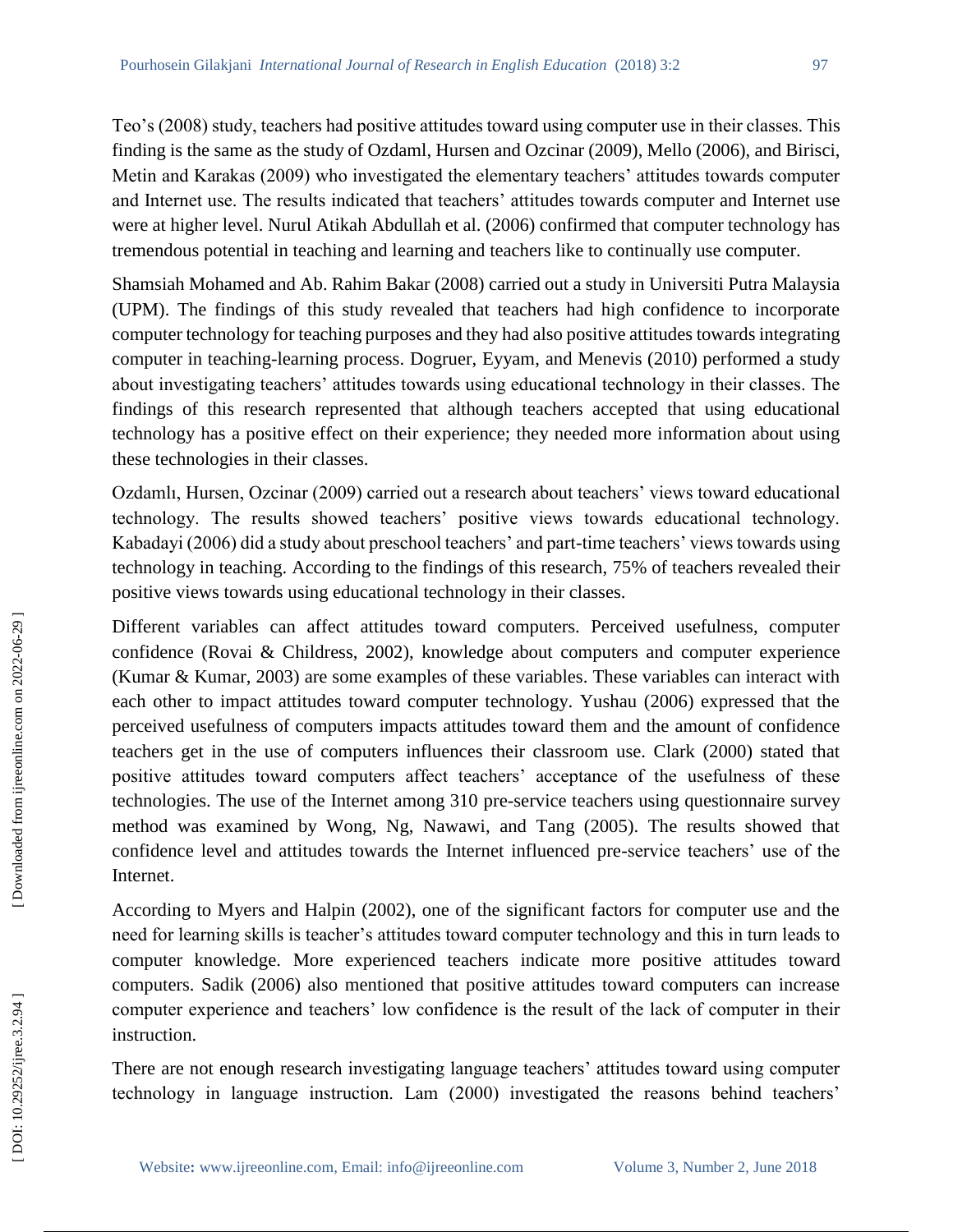decisions to use computer technology for teaching and their choice of using or not using computer technology in instruction. The findings revealed that teachers' attitudes toward computer technology resources affect their acceptance and use of these resources.

Rostami (2010) performed a research about employing Information and Communication Technology (ICT) by teachers. The results indicated that a lot of teachers rarely use different ICT tools in their classes, showing infrequent use of these tools by teachers. Zanguyi (2011) carried out a research titled "Examination the teachers' attitudes towards the use of educational technology in the instruction process." The findings of this research revealed teachers' positive attitudes towards using new educational technologies in teaching process.

Dashtestani (2012) performed a study on Iranian teachers' attitudes toward using CALL in their English courses. 212 EFL teachers took part in his research. Questionnaires, semi -structured interviews, and non -participant observations were used as the instruments of this study. The results indicated that Iranian teachers have positive attitudes toward using CALL. The other result was that computers were regarded as the useful tools for teaching English courses.

In addition, Rahimi and Yadollahi (2011) carried a study on teachers' attitudes towards the use of ICT. The results indicated that teachers' attitudes towards using ICT are related to teachers' ICT competence and teachers who are more competent in using technology, are more willing to integrate it into teaching process. Furthermore, according to Bordbar's (2010) study, there is a relationship between computer attitudes and competence. He emphasized that higher computer competence improves teachers' positive attitudes and this leads to the use of computers in their classes.

# **3. Methodology**

# *3.1 Research Design*

A qualitative method was utilized as the design of this study. Qualitative research provides a detailed investigation of the phenomenon (Ary, Jacobs, & Sorensen, 2010; Pourhosein Gilakjani & Sabouri, 2017). According to Cohen, Manion, and Morrison (2007), a qualitative design is used because the researcher is concerned with the perspectives and experiences of the teachers. The qualitative method consisted of semi -structured interviews with a sample of 15 Iranian EFL teachers. The use of qualitative method provided a clear picture of Iranian teachers' attitudes toward utilizing computer technology in pronunciation instruction.

# *3.2 Population*

In order to choose some teachers for semi -structured interview questions, the researcher used an attitude questionnaire. The Computer Attitude Scale (CAS) was developed by Selwyn (1997) and was used as the attitude questionnaire of this study to measure the Iranian teachers' views toward computer technology in teaching pronunciation. Selwyn (1997) carried out a study about the development of an instrument for measuring the attitudes toward computers among students. The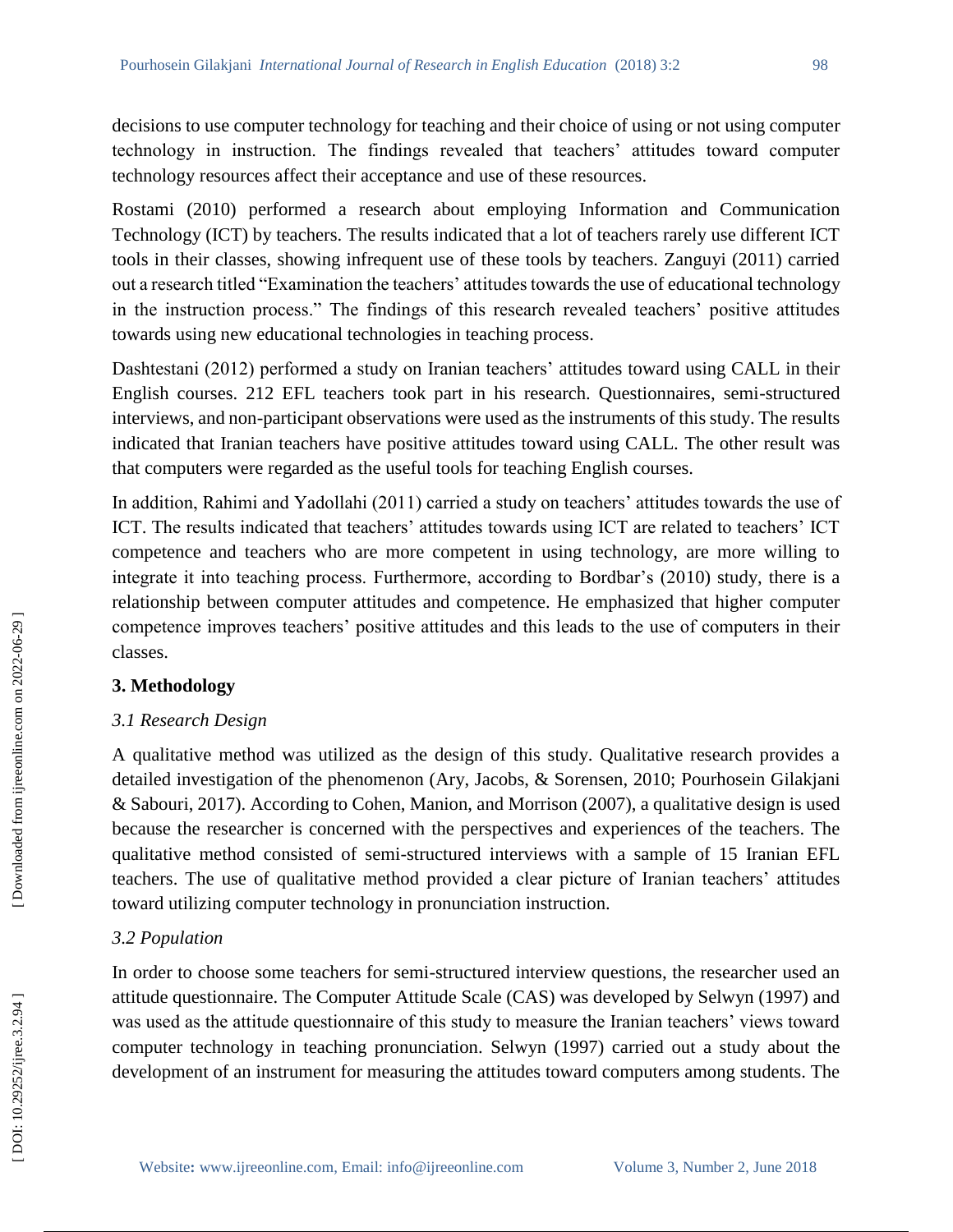results of the Selwyn's research showed that his instrument had a high internal reliability coefficient (0.90), test-retest reliability (0.93), and a high-level internal credibility and validity.

The Selwyn's questionnaire had 21 items and all of them were chosen for this study. It consisted of 4 constructs called affective, perceived usefulness, perceived control, and behavioral component about using computers. They had 6, 5, 6, and 4 items respectively. Some slight modifications were done in attitude questionnaire. Instead of using the word *computer*, the words *English*  Pronunciation Instruction were used. Items were measured on a five-point Likert-type scale ranging from 1 (Strongly Disagree) to 5 (Strongly Agree).

The researcher distributed the attitude questionnaire to 25 Iranian teachers who are teaching English at the two Islamic Azad Universities of Guilan, Iran. Out of these 25 teachers, the researcher chose 15 of them based on their answers to the items of the attitude questionnaire. Then the researcher got teachers' agreement to participate in the qualitative aspect of this study. Therefore, these 15 teachers participated in the semi -structured interview sessions of data collection processes. Instead of using teachers' real names, Iranian teachers' pseudonyms were used. They were called P1, P2, P3, P4, P5, P6, P7, P8, P9, P10, P11, P12, P13, P14, and P15.

## *3.3 Research Instrument*

The researcher used semi -structured interview to collect data and to examine the objectives of this study. Semi -structured interview questions were performed with 15 participants from the two Islamic Azad Universities of Guilan, Iran. The researcher asked interviewees questions to gather qualitative data about their views toward using computer technology in teaching pronunciation. The researcher used a high quality small size tape recorder for recording semi -structured interview questions. When the researcher finished every interview, he transcribed that interview. The researcher transcribed the interviews word -by -word. After transcribing each tape, a careful revision of transcription was done by the researcher to make sure that the transcription matched the real interview. After revising transcription, interpretation of the interviews was done by the researcher. Finally, the researcher revisited the interviewees and shared with them some of the interpretations.

#### *3.4 Data Collection*

Data collection method for this study was semi - structured interview questions. Five questions were designed for semi -structured interview. The researcher did interviews on separate days. The researcher had already fixed a date for interview with an Iranian EFL teacher. Each interview lasted between 35 to 45 minutes.

#### *3.5 Data Analysis*

Miles and Huberman (1994) expressed that data analysis for the qualitative method is based on reduction of collected data, theme construction or displaying the collected data, and theory building or drawing conclusions from the collected data. Therefore, the researcher followed this method in analyzing the data obtained from semi -structured interview questions. He reduced the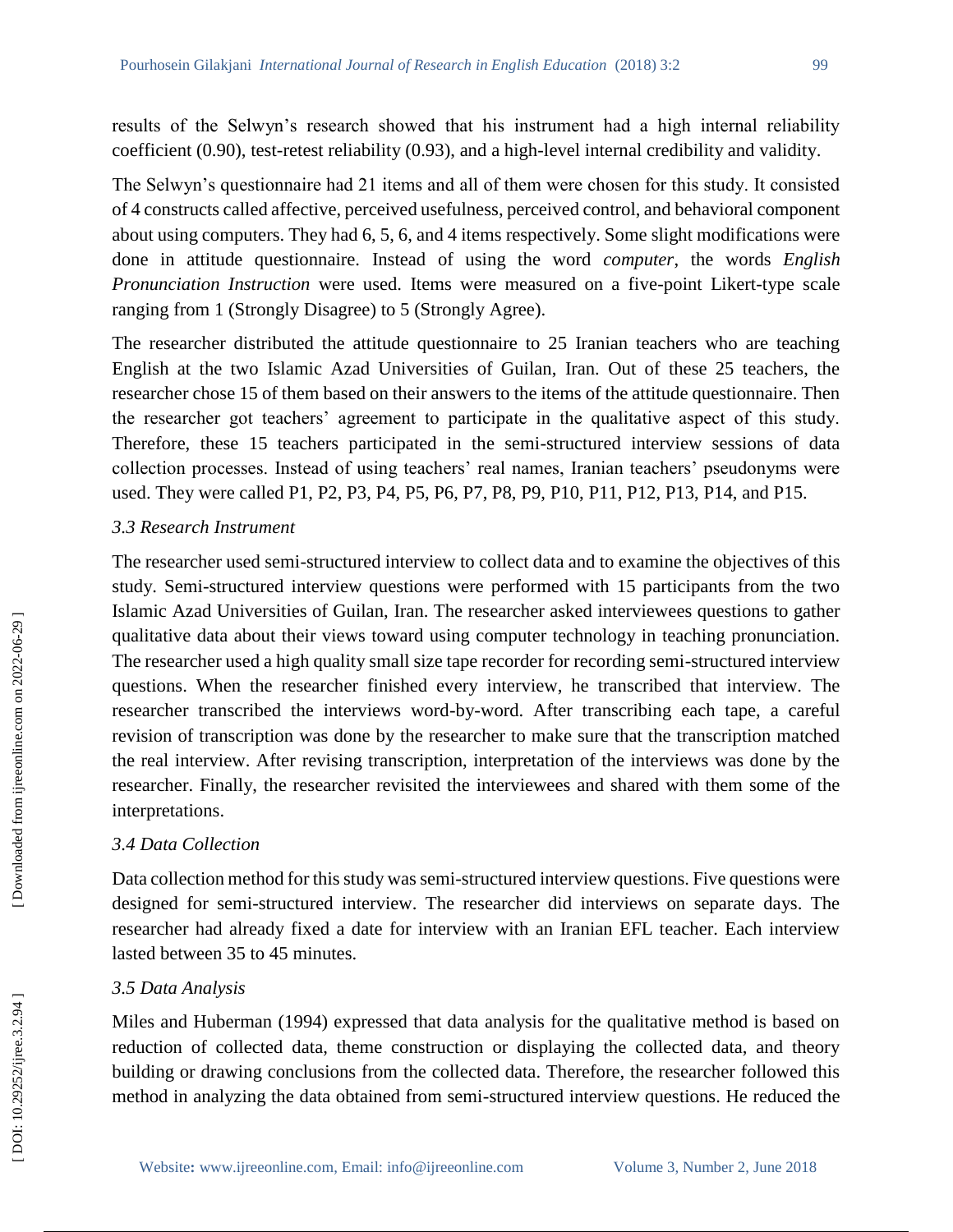collected data based on (1) simplifying the collected data, (2) selecting and focusing on the relevant data, (3) and eliminating the irrelevant data through changing the written part of the data. After arranging the data according to different themes, the researcher looked at the categories based on the views of Iranian teachers towards technology. After reducing and displaying the collected data, the researcher drew conclusions.

# **4. Findings**

The findings indicated that computer technology was different from traditional teaching methods and teachers showed their enthusiasm and interest in support of this technology. Computer technology provided teachers with better and enjoyable educational environment, offered them interactive environment, helped them gain acceptable pronunciation that was closer to that of native speakers, and also enhanced the quality of their pronunciation instruction. The use of computer technology raised teachers' confidence and created high motivation in teachers to use computer. Teachers were so motivated to use computer technology in teaching pronunciation because this technology had a high potential that changed the way of teaching pronunciation. Iranian teachers had sufficient knowledge of computer technology that helped them teach pronunciation better. Teachers emphasized that using computer technology was not a threat to the traditional methods but the use of this technology brought about better results than the traditional methods. Important themes in Iranian teachers' views are indicated in Table 1.

|  |  |  |  |  | Table 1. Important themes in Iranian EFL teachers' views towards utilizing computer technology |  |
|--|--|--|--|--|------------------------------------------------------------------------------------------------|--|
|  |  |  |  |  |                                                                                                |  |

| N <sub>0</sub>              | <b>Themes</b>                                                    |
|-----------------------------|------------------------------------------------------------------|
|                             | Computer technology vs. traditional teaching methods             |
| $\mathcal{D}_{\mathcal{L}}$ | Rise of confidence                                               |
| 3.                          | Motivation to use computer technology                            |
| 4.                          | Knowledge of using computer technology                           |
|                             | Computer technology as a threat for traditional teaching methods |

# *4.1 Computer Technology vs. Traditional Teaching Methods*

According to interviews, some Iranian teachers believed that traditional teaching methods were already effective on the improvement of their pronunciation. By comparing computer technology and traditional teaching methods, teachers showed their positive views towards computer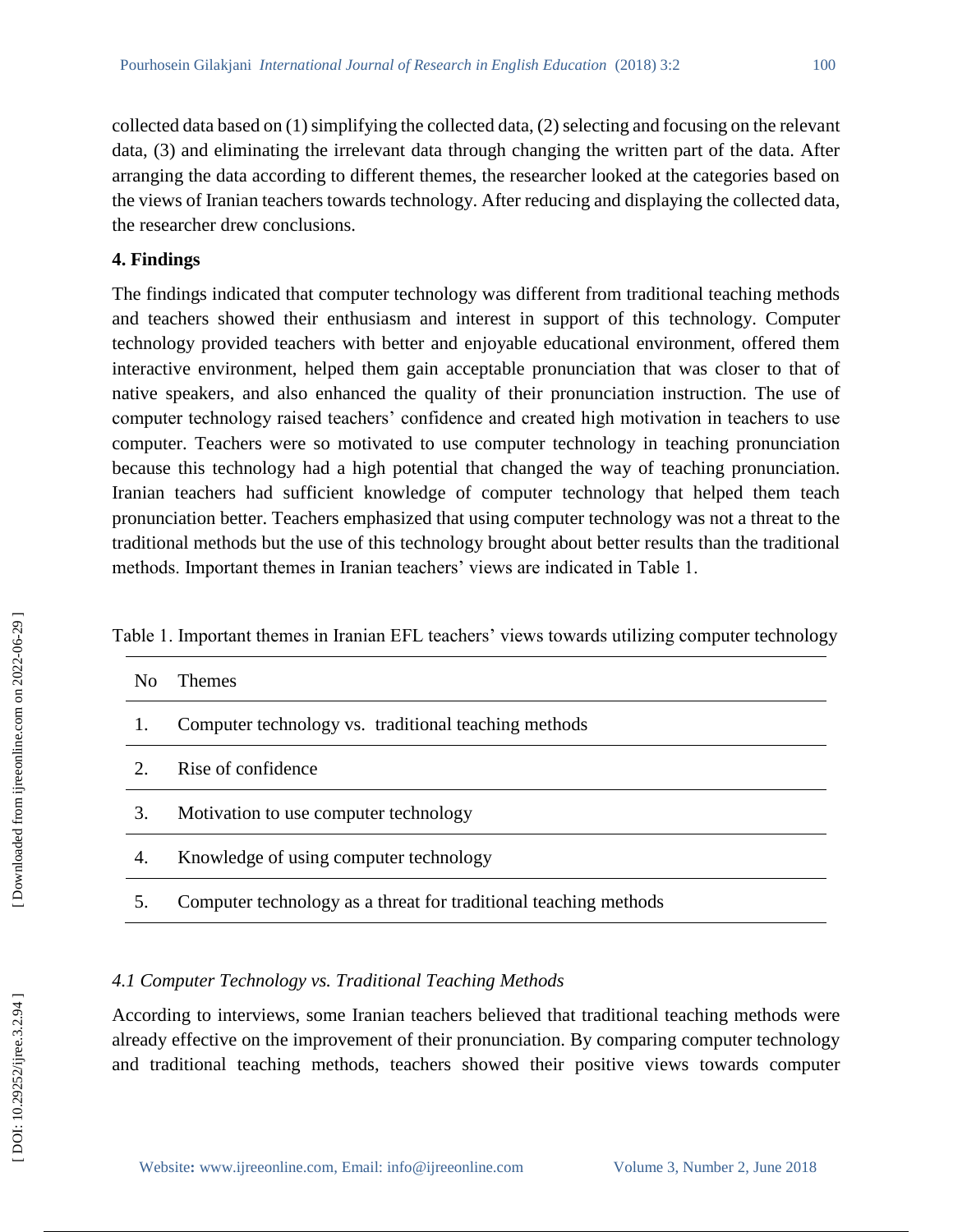technology because it had high capability in teaching pronunciation that was actually impossible to find it in traditional teaching methods.

*In my opinion, traditional teaching methods already helped me to some extent improve my pronunciation and we should not deny their role in making better teachers' pronunciation. I am absolutely certain that… computer technology has the capability to provide useful means to present English pronunciation materials such as, um… visual representations, audios and videos, picture -based dictionaries, etc. and these things, uh… are not found in traditional methods. (P3)* 

*I have already used traditional, uh… teaching methods for improving my pronunciation. They had some, um… advantages for me. But when I started using… computer technology for improving my pronunciation, it actually helped me to, uh… understand the way the English words are pronounced. It provided me... with an authentic learning environment where, um… I could hear and see the English language pronunciation. (P6)* 

The interviews indicated that Iranian teachers never denied the impact of traditional teaching methods on improving their pronunciation instruction. They believed that computer technology increased their self-awareness and their dependence on visual tools in instruction and it provided an enjoyable environment to teach pronunciation effectively. Therefore, these factors helped teachers have positive views towards using technology in teaching pronunciation.

*For so many years I used traditional teaching, um… methods for teaching pronunciation. They were not bad and I can honestly say that, uh…these methods had somehow good effect on me, um… to improve my pronunciation. When I decided to use computer technology for my… instruction, my attitudes toward computer technology were, uh… changed because it enhanced my, uh… self-awareness in how to use it correctly in teaching… different features of English pronunciation. (P8)*

*A lot teachers like me have previously applied, uh… traditional teaching methods for teaching pronunciation. I could rather… better my teaching. But computer technology increased my, um… dependence on other senses like visual means and promoted a, uh… great change in my pronunciation instruction. (P11)* 

In my opinion, traditional teaching methods should not be, uh... completely removed. *They have assisted me and my, um… colleagues to teach pronunciation features to our learners. But my view towards using computer technology is, uh… positive and what I* want to say is that it provided me with.... better and enjoyable educational *environment. (P15)* 

The interviews showed that some other Iranian teachers did not believe in traditional teaching methods and they said that computer technology should be used by teachers for teaching pronunciation because it brings about native -like pronunciation and provides an interactive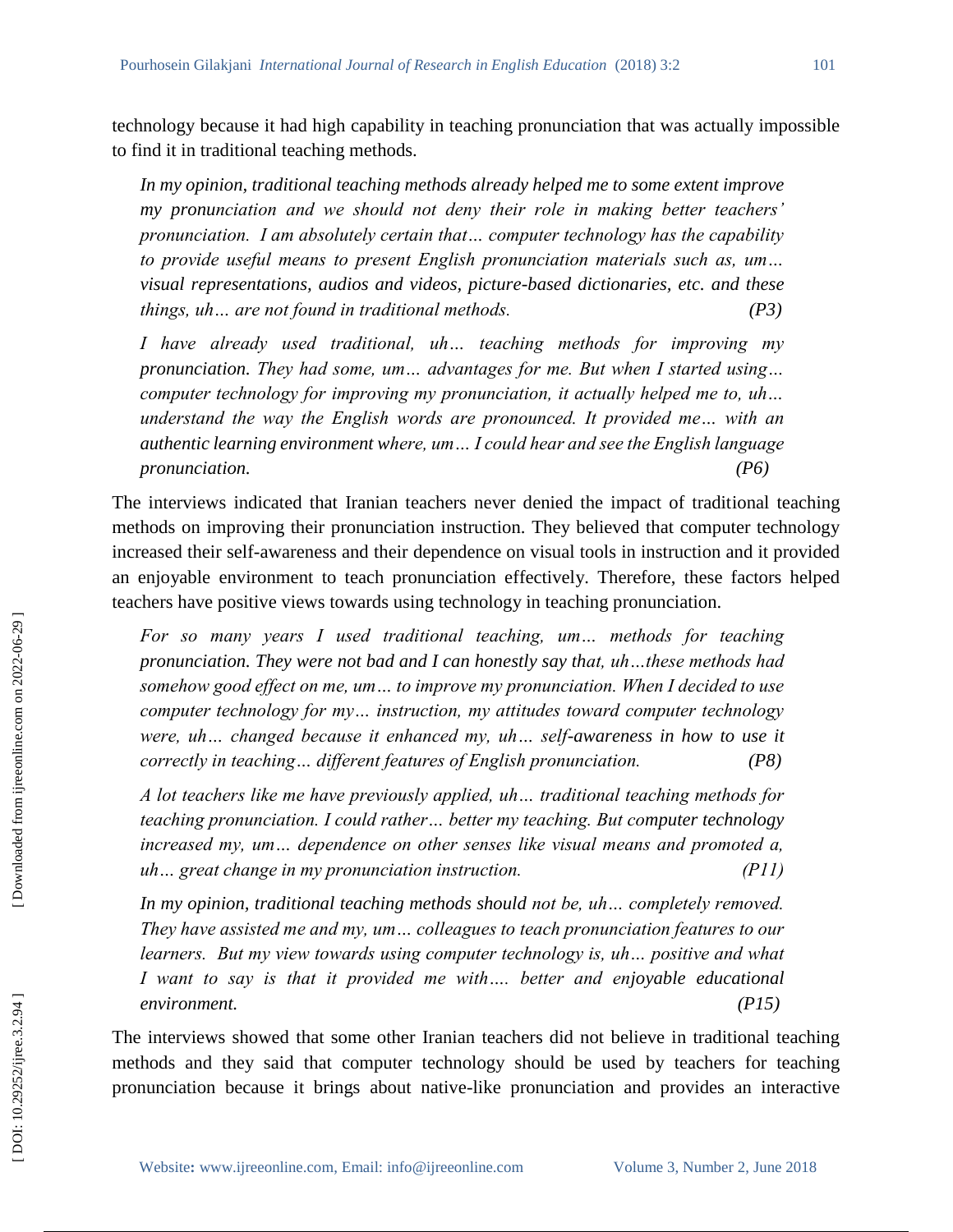environment for instruction. The findings also indicated that teachers talked somehow like native speakers of English because of the interactive learning environment that computer technology, not traditional methods, provided for them.

*I can say that traditional teaching methods were, uh... once good but not now. I have no doubt that through utilizing, um… computer technology I improved my American accent in order to understand, uh… better native speakers of English. (P1)* 

*From my point of view, traditional teaching methods, uh… cannot be used right now*  and they are, um... out of date and should not be used for teaching pronunciation. I, *uh… personally believe that English pronunciation should be, um… mainly taught by the use of computer technology. What I mean to say is that… it is impossible to provide*  me with native-like, uh... English pronunciation unless I depend on things like, uh... *computer technology. (P9)* 

*If I want to compare traditional teaching methods to, uh… computer technology, I can say that computer technology has a, uh… capability to offer interactive learning environment. The basic idea is that… through using computer technology, I attained an acceptable pronunciation that is not only, um… understandable but also closer to that of native speakers. Nobody can find these capabilities… in traditional teaching method .*

*(P2)* 

#### *4.2 Rise of Confidence*

The interviews represented that the use of computer technology increased Iranian teachers' confidence and decreased their apprehension and this in turn created positive views for the more use of this technology in teaching pronunciation. Iranian teachers also believed that computer technology helped them gain accurate pronunciation and they were completely certain about the great impact of computer technology on the quality of their pronunciation instruction.

*Well, I have a keen, uh... interest in using computer technology. I strongly believe that computer technology made better… my English pronunciation instruction. As I am a non -native speaker of English, I used it, uh… in order to have a correct and reliable pronunciation. (P5)* 

*I* completely agree that ... computer technology enhanced my ... confidence to use it more *and it is considered as a, uh… reliable support for a teacher like me. It really helped me improve my, uh... instruction in the fields of stress, intonation, and...on the whole speaking ability. (P10)* 

*Ok, when I was using computer technology for… my pronunciation instruction, I was sure that it will increase, um… my confidence and now I am very confident in using this technology that, um… has this created a positive view toward using it in improving… my English pronunciation. (P13)*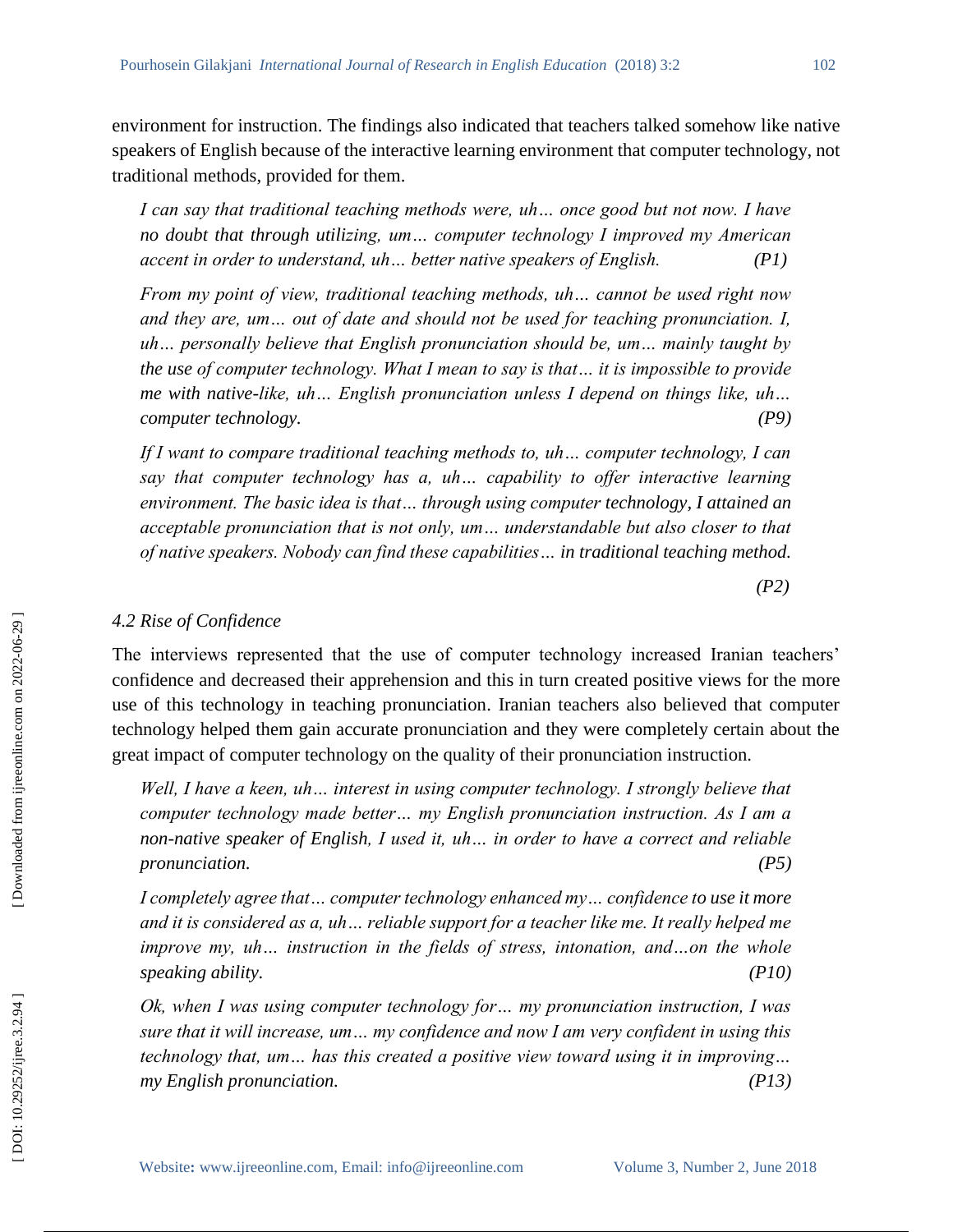*Computer technology has increased my confidence. That is to say, it, um… reduced my anxiety and fear toward using it effectively… in the English pronunciation teaching.*

*(14)* 

*My confidence was increased, uh… through using computer technology because I was, uh…completely sure about the accuracy of English pronunciation… through using this technology. (P7)* 

#### *4.3 Motivation to Use Computer Technology*

According to the interviews, the use of computer technology enhanced Iranian teachers' interest and motivation about utilizing it because it offered them teaching opportunities far more what they could do. P4 said that the use of computer technology enhanced his motivation and this in turn influenced his pronunciation instruction.

*In my idea, the use of computer technology increased my interest, um… and motivation because it affected my… pronunciation instruction in the features of intonation, stress patterns, and American accent. (P4)*

Computer technology offered P5 and P12 many materials and resources in pronunciation instruction and these helped them use it more for the better teaching of English pronunciation.

*Well, my instruction was enhanced… by using computer technology because it, uh… offered many English pronunciation materials… and resources to me. (P5)* 

*Right, computer technology made me more, um… responsible for pronunciation teaching and it provided useful… resources in the instruction of pronunciation. (P12)* 

P9 and P10 stated that the use of computer technology made their pronunciation classes more pleasant and useful for their learners.

*I entirely believe in the use of computer technology, uh… in English language pronunciation instruction because I learned, uh… at my own pace and it made my English pronunciation classes more… interesting and enjoyable. (P9)* 

*In my opinion, computer technology made, uh… my students enjoy their classes by preparing the, um… necessary equipment especially, uh… native -like environment. (10)* 

The interviews showed that Iranian teachers were pleased about the usefulness of computer technology for English language skills that need interaction.

*Computer technology is effective for some language skills but… not for others. I was certain that computer technology is helpful for oral skills, um… such as speaking and listening that demand interaction. (P4)*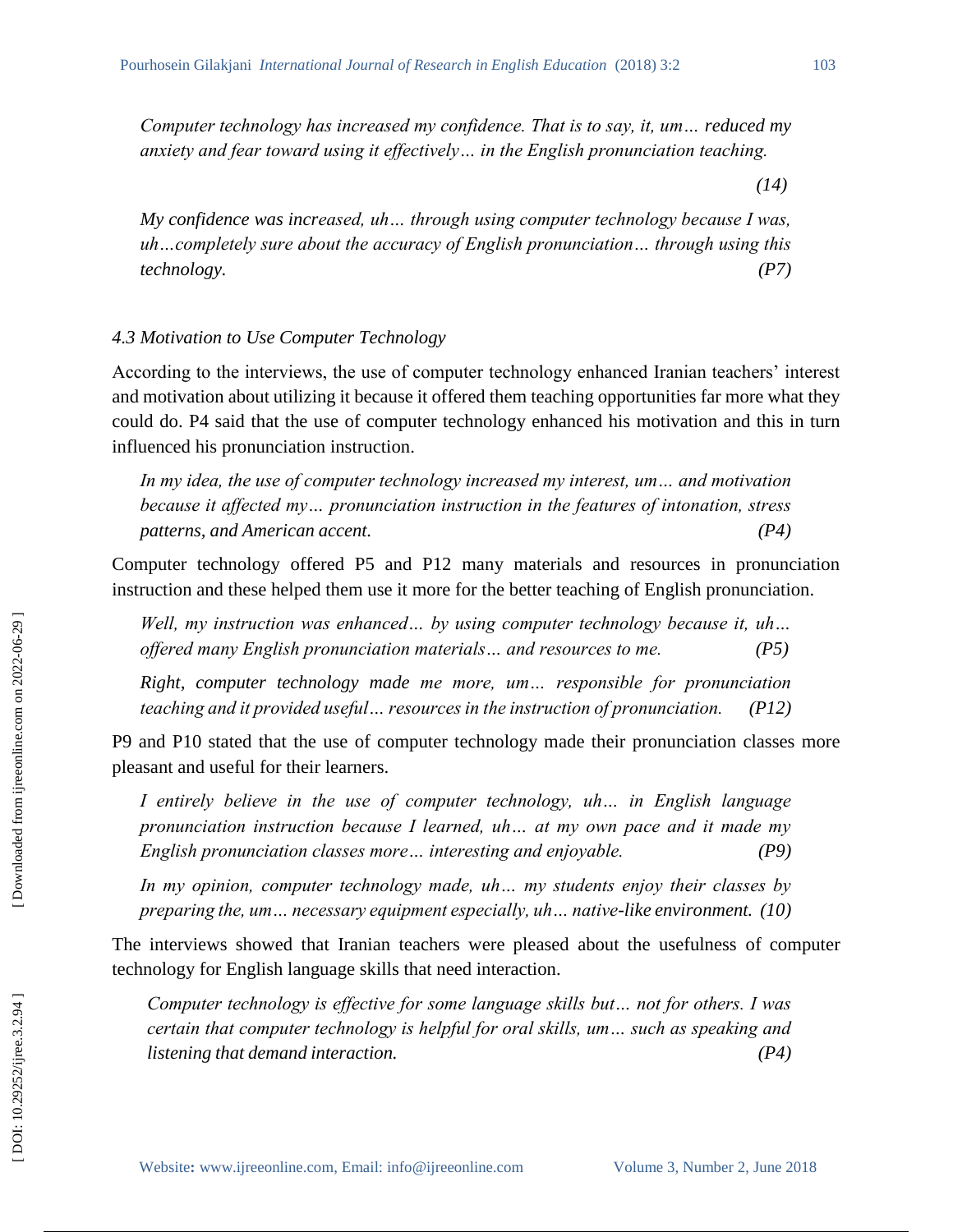*In my belief, computer technology made my English pronunciation, um… classes more interesting because I played some, uh… listening games with my students and this was, um… enjoyable for me and my students. (P14)*

The teachers' interviews revealed that computer technology motivated teachers to find pronunciation learning materials for their instruction and this in turn persuaded them to be more exposed to English pronunciation materials that made their instruction better and easier.

*Computer technology provided me with, um… ample opportunity to be in exposure to more, um… English pronunciation learning materials and thus, uh… I could have faster progress in teaching and learning pronunciation. (P6)* 

*Well, the important point is that computer technology gave me the... opportunity to become exposed to more English language, uh… pronunciation learning materials. (P11)* 

*I was convinced that computer technology will give me, uh… numerous pronunciation materials to make better my pronunciation instruction. (P7)* 

### *4.4 Knowledge of Using Computer Technology*

The findings demonstrated that if teachers want to use computer technology for teaching pronunciation, they should have enough knowledge. Some Iranian teachers had enough knowledge of computer technology and some other teachers lacked this knowledge in the first days of using the technology. According to P14, pronunciation instruction is difficult without having enough knowledge of computer technology. He mentioned that he got better his pronunciation instruction through the knowledge of technology.

*Ok, knowledge of computer technology improved my pronunciation instruction especially my, um… my ability to speak naturally and accurately and without the… knowledge of this technology, pronunciation instruction would be very difficult for me.*

*(P14)*

According to the findings of interviews, it was found that P10 bettered his pronunciation instruction by means of knowledge he had gained through computer technology.

*Yes, knowledge is very important for the effective use of… computer technology and my knowledge in this technology, uh … considerably helped me to use it easily and improve my pronunciation instruction in, uh… in stress patterns, intonation, and accent. (P10)*

The interviews represented that P7 improved his instruction in the fields of American accent, word stress, and sentence stress by means of knowledge of computer technology. He emphasized that there should be a relationship between having knowledge and using technology. That is, both should be used simultaneously to bring about the best efficiency for teachers.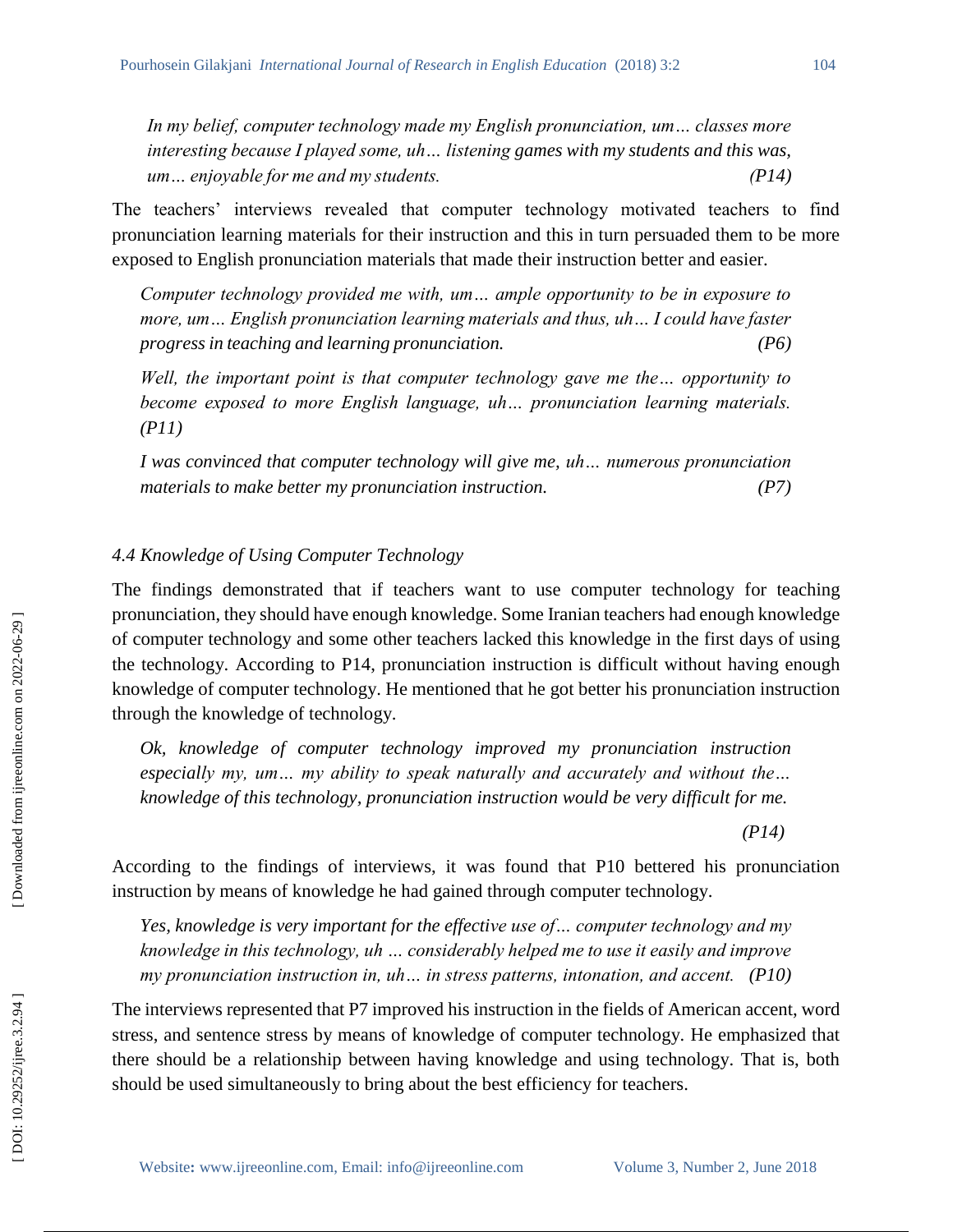*In my opinion, computer technology should be used with… sufficient knowledge and without this knowledge, I will not be, uh… able to teach pronunciation productively. This technology knowledge was very important in… enhancing my pronunciation skills like word stress, uh… sentence stress, and American accent. (P7)*

The findings indicated that P5 and P9 did not have much knowledge of computer technology in the beginning of using this technology and they did not know how to use it in teaching pronunciation and this lack of knowledge brought about stress and anxiety among them. But they increased their knowledge through the continuous use of technology in teaching pronunciation.

Well, when I wanted to use computer technology in the instruction of pronunciation, I, *uh… had a little stress due to the lack of knowledge. And in the long run, um… I could enhance my knowledge by continual application of… this technology in teaching different, uh… aspects of pronunciation. (P5)*

*Ok, for the first days that I was using computer technology, I was, um… confused about using this software because I did not have much, um… knowledge and I did not actually know how to use it. But by using this technology, uh… continually, I fortunately increased my knowledge to be… able to use it effectively. (P9)*

### *4.5 Computer Technology as a Threat for Traditional Teaching Methods*

Computer technology was never a threat to teachers' traditional teaching methods. On the contrary, it gave them certain advantages over traditional methods. Iranian teachers said that through the correct use of computer technology, they taught pronunciation better and had fundamental changes in their pronunciation instruction. These changes had a great impact on them to appropriately teach their pronunciation course and saw its effect on their instruction in the long -term.

*Of course, I will do my best to persuade my, uh... colleagues to use computer technology. Computer technology can be more useful and I will talk to them about the, um… advantages of it. I am not sure with this idea that technology is a, uh… threat to traditional methods. If you use it appropriately, you won't be, uh… disappointed. (P2)* 

Let me say that computer technology is not a threat to... traditional methods and *educational trends have undergone great, uh… changes which are welcome. (P8)* 

*I am certain that computer technology can be considered as a, um… teaching method that does not have any threat for traditional teaching… methods and it can present more advantages than, uh… traditional teaching ones. (P1)* 

*I cannot agree with you. I have a lot of…. persistence in using computer technology for teaching English pronunciation and it is not a, uh… threat to traditional methods and in any case if I do, um… my best I can be successful. (P13)*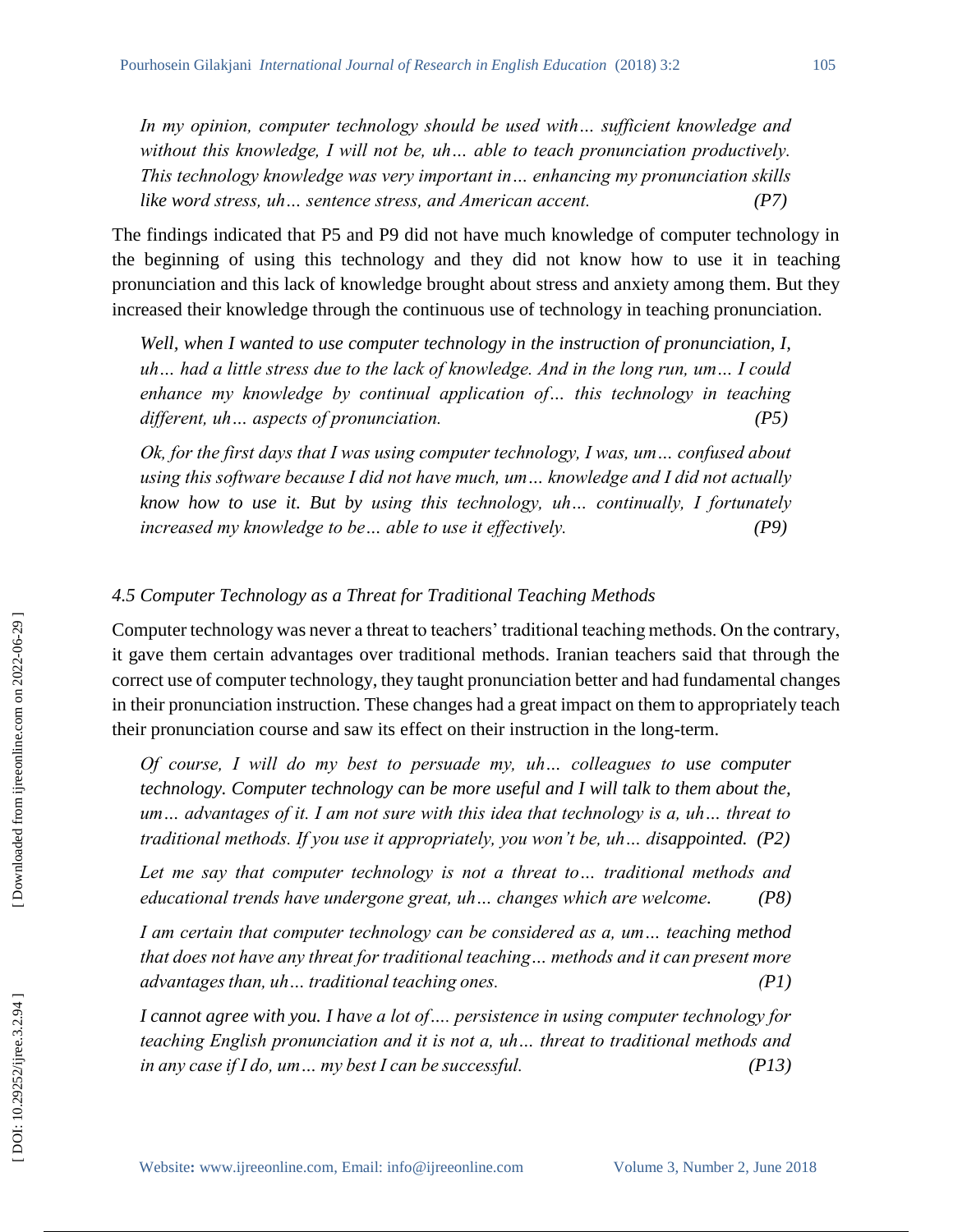*I disagree with you. Computer technology cannot be a threat to the… other methods unless it is a better one. Therefore, I wouldn't, um… resist it in the instruction of English language pronunciation. (P15)* 

### **5. Discussion**

The findings indicated that traditional teaching methods have previously had impact on some Iranian teachers' pronunciation instruction. These teachers never denied the effect of traditional teaching methods on improving their instruction. Through comparing traditional methods and computer technology, teachers showed their positive views towards computer technology because it had so many facilities for teaching pronunciation that they couldn't find them in traditional methods. They also believed that computer technology really increased their self -awareness towards technology that provided a very interesting and enjoyable environment to teach pronunciation easily and effectively. But some other teachers did not accept traditional methods and they continued that teachers should permanently use technology for teaching pronunciation because it provides an interactive environment for their instruction and can also help them learn native -like pronunciation.

The interviews revealed that teachers used computer technology in their pronunciation instruction regarding its high capability in providing useful means to present pronunciation materials and creating an authentic environment where they heard, saw, and repeated the English words and these were not available in traditional teaching methods. The study of Neri, Cucchiarini, and Strik (2002) has reported the similar result. They said that teachers and learners liked to use computer technology due to its unlimited and realistic L2 input and individualized feedback it provided for them through different channels individually and automatically. It also offered them a chance to use many pre -recorded materials. Individuals could compare their sounds to a native speaker model. The above finding is also consistent with the findings of Butler -Pascoe and Wiburg (2003), Kim (2006), and Neri, Cucchiarini, Strik, and Boves (2002). They stated that Computer Assisted Pronunciation Training (CAPT) software enhances learning pronunciation. It provides teachers and learners with a lot of opportunities to review any part of the materials and get help provided by the software.

According to the interviews, the use of computer technology increased teachers' confidence and decreased their worry and anxiety in teaching pronunciation. Computer technology helped teachers gain correct pronunciation and improved the quality of their pronunciation instruction. Teachers' high confidence in using computer technology brought about positive views towards using it in teaching pronunciation. This finding is similar to the study of Zammit (1992). He said that one of the important factors to the successful use of computer technology is the increase of teacher's confidence. Low confidence results in high anxiety towards computers and high anxiety leads to negative views and has a negative effect on the learning process of pronunciation. Fortunately, Iranian teachers did not have low confidence and high anxiety in using computer technology in pronunciation instruction. The above finding is also in line with the study of Shamsiah Mohamed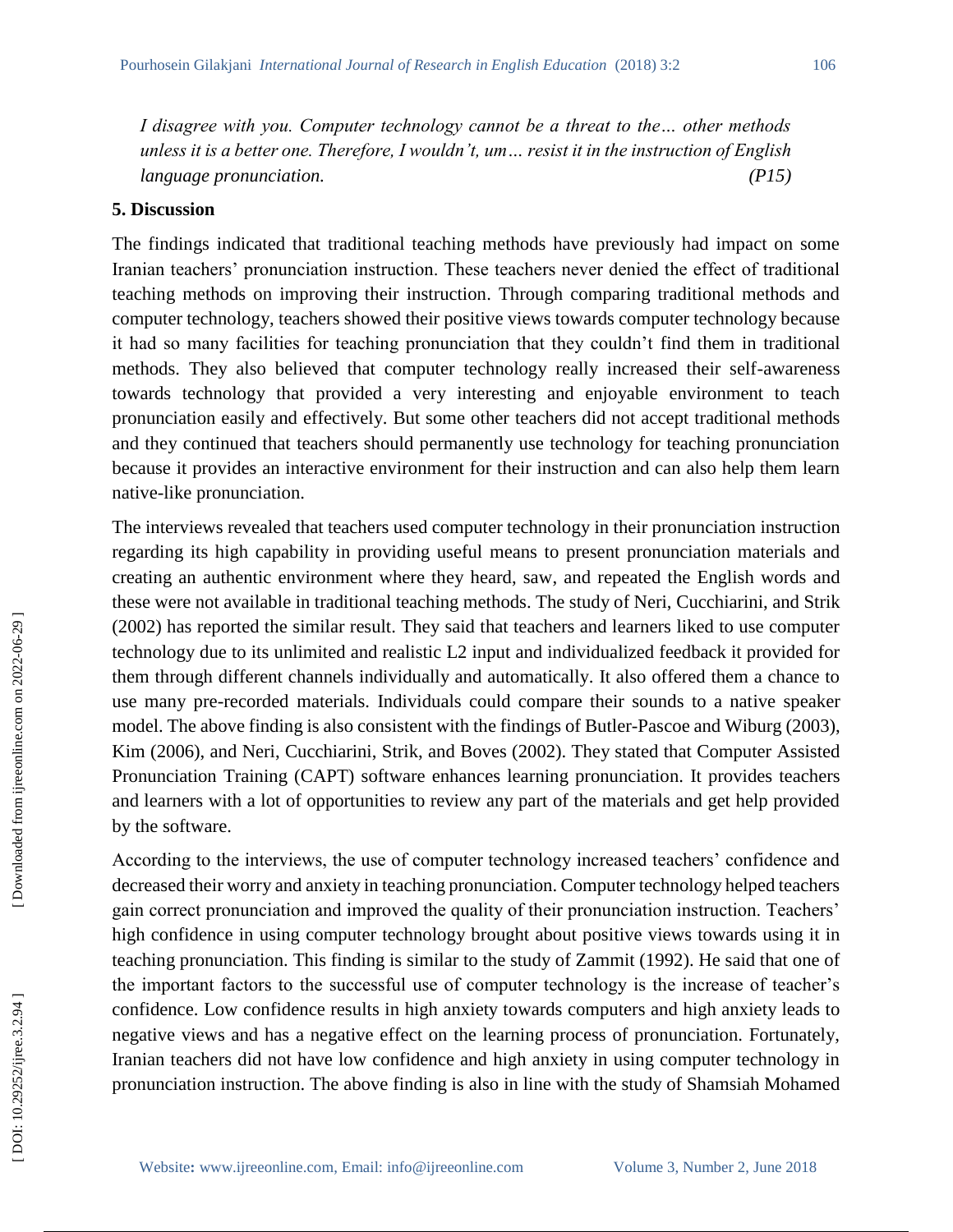and Ab. Rahim Bakar (2008), indicating that teachers have high confidence to use computer technology in teaching -learning process.

The interviews showed that teachers were interested and motivated in using computer technology because it gave them more teaching opportunities that affected their pronunciation instruction. Computer technology gave teachers many materials and resources in teaching pronunciation and these caused their pronunciation classes more useful for their learners. Computer technology motivated teachers to find suitable pronunciation materials for their instruction that persuaded them to be more exposed to them that made their pronunciation instruction easier and enjoyable for their learners. This finding has been supported by Wernet, Olliges, and Delicath (2000). They stated that computer technology gives teachers and learners the opportunity to control their own learning process and provides them with ready access to a large amount of information for their teaching and learning.

Teachers said that computer technology provided an interactive environment for them to teach and learn pronunciation. This result is very similar to the finding of Dawson, Cavanaugh, and Ritzhaupt (2008). They mentioned that through using computer technology, classroom becomes an active place full of meaningful activities where learners create a product to be presented to teachers so that they learn and teach collaboratively. Computer technology made teachers' pronunciation classes more interesting and made significant progress in their pronunciation instruction. The above finding is consistent with the finding of Mak, Siu, Ng, Tam, Chan, and Chan (2003). The results of this study showed that the teachers' impressions were very positive because technology provided them with interesting classes and more pronunciation learning materials.

The interviews indicated that teachers should have enough knowledge of computer technology for teaching pronunciation. Some teachers had sufficient knowledge of computer technology and some other teachers did not have this knowledge while they were using technology for the first time. But they increased their knowledge by the continuous application of computer technology. Teachers stated that there should be a close connection between having enough knowledge and utilizing this technology. It means that they should be applied simultaneously that can create the best efficiency for teachers. Fortunately, Iranian teachers had almost sufficient knowledge of computer technology and this helped them teach pronunciation better. This finding is in accordance with the finding of Ocak and Akdemi (2008). They emphasized that teachers' computer knowledge is related to their computer use. Teachers' computer knowledge increases their integration of computer applications in their instruction. The above finding is in accordance with the study of Lam (2000). He stated that teachers use more computer technology in their classes when they have more knowledge of computer technology. A similar finding was also reported by ChanLin, Hong, Horng, Chang, and Chu (2006). The results of this study showed that teachers had sufficient knowledge of using computer technology for instructional purposes.

Through comparing computer technology and traditional teaching methods, teachers showed their positive attitudes toward computer technology and they unanimously agreed that computer technology was not a threat to the traditional teaching methods but it was better than the traditional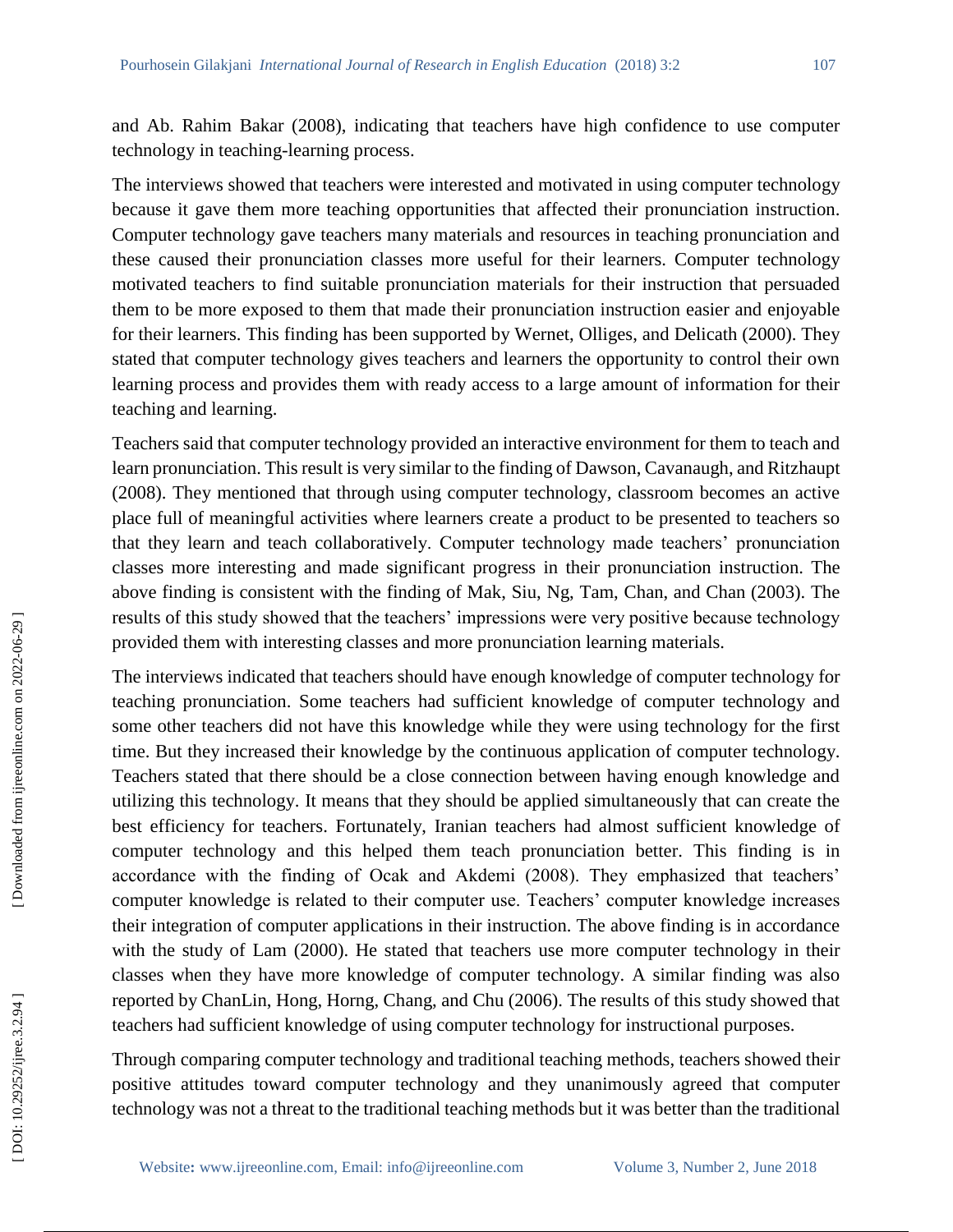one and gave them certain advantages over traditional methods. Iranian teachers said that through the appropriate usage of computer technology, they could teach pronunciation better than the traditional methods and saw the basic changes and improvements in their instruction. This result is in accordance with the study of Attaran (2004). He stated that computers are the replacement of tools of education because they provide teachers new and better means of instructional ways and improve their pronunciation instruction.

### **6. Conclusion**

This qualitative study explored Iranian teachers' views towards using computer technology in teaching pronunciation. Computer technology helps teachers improve their pronunciation instruction, therefore, it is believed that computer technology is an effective teaching tool that cannot be overlooked by those teaching English language courses in general and pronunciation in particular. The results of this paper indicated that teachers held positive views towards technology, so we can say that they accepted computer technology as an effective tool in teaching pronunciation. The findings indicated that computer technology provided Iranian teachers with enjoyable and interactive environment, helped them attain native -like pronunciation, improved the quality of their pronunciation instruction, and increased their confidence. The results revealed that teachers had sufficient knowledge and ability to use technology in the instruction of pronunciation and these increased their positive views. Computer technology provided more opportunities for teachers in teaching pronunciation. Based on the findings, computer technology raised teachers' motivation to teach pronunciation and changed their views toward teaching pronunciation. Computer technology had great advantages that were not available in traditional teaching methods. The study's findings indicated that Iranian teachers showed tremendous support and enthusiasm for the use of computer technology in teaching pronunciation. This study could be extended to EFL teachers who are using computer technology as a teaching and learning tool to examine a repertoire of information related to pronunciation presented in visual formats. This study can have some implications not only for EFL teachers but also for EFL learners. Although some experienced teachers may know how to teach pronunciation by computer technology, most may need training courses in how to teach pronunciation effectively and successfully so that learners can benefit more. Additionally, EFL teachers should be aware of the advantages that computer technology brings to their curriculum and the benefits that it brings to their learners' learning process.

# **References**

- Abdullah, N. A., Abidin, M. J. Z., Luan, W. S., Majid, O., & Atan, H. (2006). The attitude and motivation of English language teachers towards the use of computers. *Malaysian Online Journal of Instructional Technology (MOJIT) Theory and Research in Education, 3*(1), 57 67. [mspmap.org/the](http://mspmap.org/the-attitude-and-motivation-of-english-language-teachers-towards-the-use-of-computers/)-attitude-and-motivation-of-english-language-teachers-towards-the-us
- Ary, D., Jacobs, L. C., & Sorensen, C. (2010). *Introduction to research in education*. USA: Wadsworth.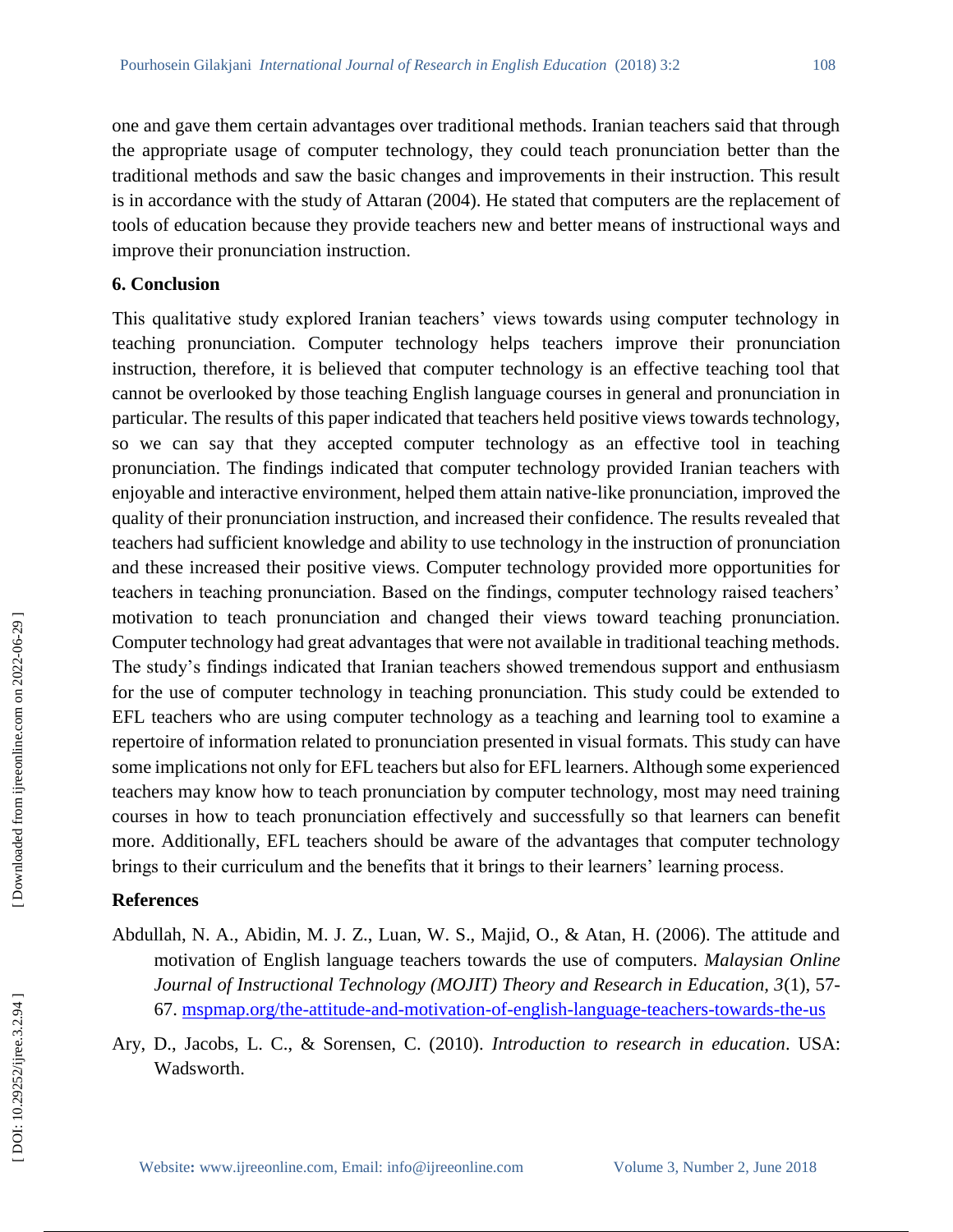- Attaran, M. (2004). *IT modification means*. The Institution of Technological Development of Hoshmand School. Tehran.
- Becker, H. J. (2000). The exemplary teacher' paper: How it arouses and how it changed its author's research program, *Contemporary Issues in Technology and Teacher Education*, *1*, 1 -9. <http://www.citejournal.org/vol1/iss2/seminal/article2.htm>
- Birisci, S., Metin, M., & Karakas, M. (2009). Prospective elementary teachers' attitudes toward computer and internet use: A sample from Turkey. *World Applied Sciences Journal, 6*(10), 1433 -1440.
- Bordbar, F. (2010). English teachers' attitudes toward computer -assisted language learning. *International Journal of Language Studies, 4(3),* 27-54. <http://www.bcl.edu.ar/spip/IMG/pdf/bordbar2.pdf>
- Breitkreutz, J., Derwing, T., & Rossiter, M. (2001). Pronunciation teaching practices in Canada. *TESL Canada Journal, 19*(1), 51 -61. [doi: 10.18806/tesl.v19i1.919](https://doi.org/10.18806/tesl.v19i1.919)
- Butler -Pascoe, M. E., & Wiburg, K. M. (2003). *Technology and teaching English language learners.* MA: Pearson Education, Inc.
- ChanLin, L. J., Hong, J., Horng, S., Chang, & Chu, C. (2006). Factors influencing technology integration in teaching: A Taiwanese perspective. *Innovations in Education and Teaching International, 43*(1), 57 –68. [https://doi: 10.1080/14703290500467467](https://doi:%2010.1080/14703290500467467)
- Clark, K. D. (2000). Urban middle school teachers' use of instructional technology. *Journal of Research* on *Computing* in *Education*, 33(2), 178-195. <https://doi.org/10.1080/08886504.2000.10782308>
- Cohen, L., Manion, L., & Morrison, K. (2007). *Research methods in education* (6th ed.). New York, NY: Routledge.
- Dashtestani, R. (2012). Barriers to the implementation of CALL in EFL courses: Iranian EFL teachers' attitudes and perspectives. *JALT CALL Journal*, 8(2), 55 -70. doi:10.1080/09588.
- Dawson, K., Cavanaugh, C., & Ritzhaupt, A. (2008). Florida's EETT leveraging laptops initiative and its impact on teaching practices. *Journal of Research on Technology in Education*, *41*(2), 143 -159.<https://doi.org/10.1080/15391523.2008.10782526>
- Dogruer, N., Eyyam, R., & Menevis, I. (2010). The attitudes of English preparatory school instructors towards the use of instructional technology in their classes. *Procedia Social and Behavioral Sciences, 15*(2), 5095 -5099.
- Farhat, P. A., & Dzakiria, H. (2017). Pronunciation barriers and computer assisted language learning (CALL): Coping the demands of 21st century in second language learning classroom in Pakistan. *International Journal of Research in English Education, 2*(2), 53 -62. [DOI: 10.18869/acadpub.ijree.2.2.53](http://dx.doi.org/10.18869/acadpub.ijree.2.2.53)

 [\[ DOI: 10.29252/ijree.3.2.94 \]](http://dx.doi.org/10.29252/ijree.3.2.94) [\[ Downloaded from ijreeonline.com on 202](https://ijreeonline.com/article-1-119-en.html)2-06-29 ]

DOI: 10.29252/ijree.3.2.94]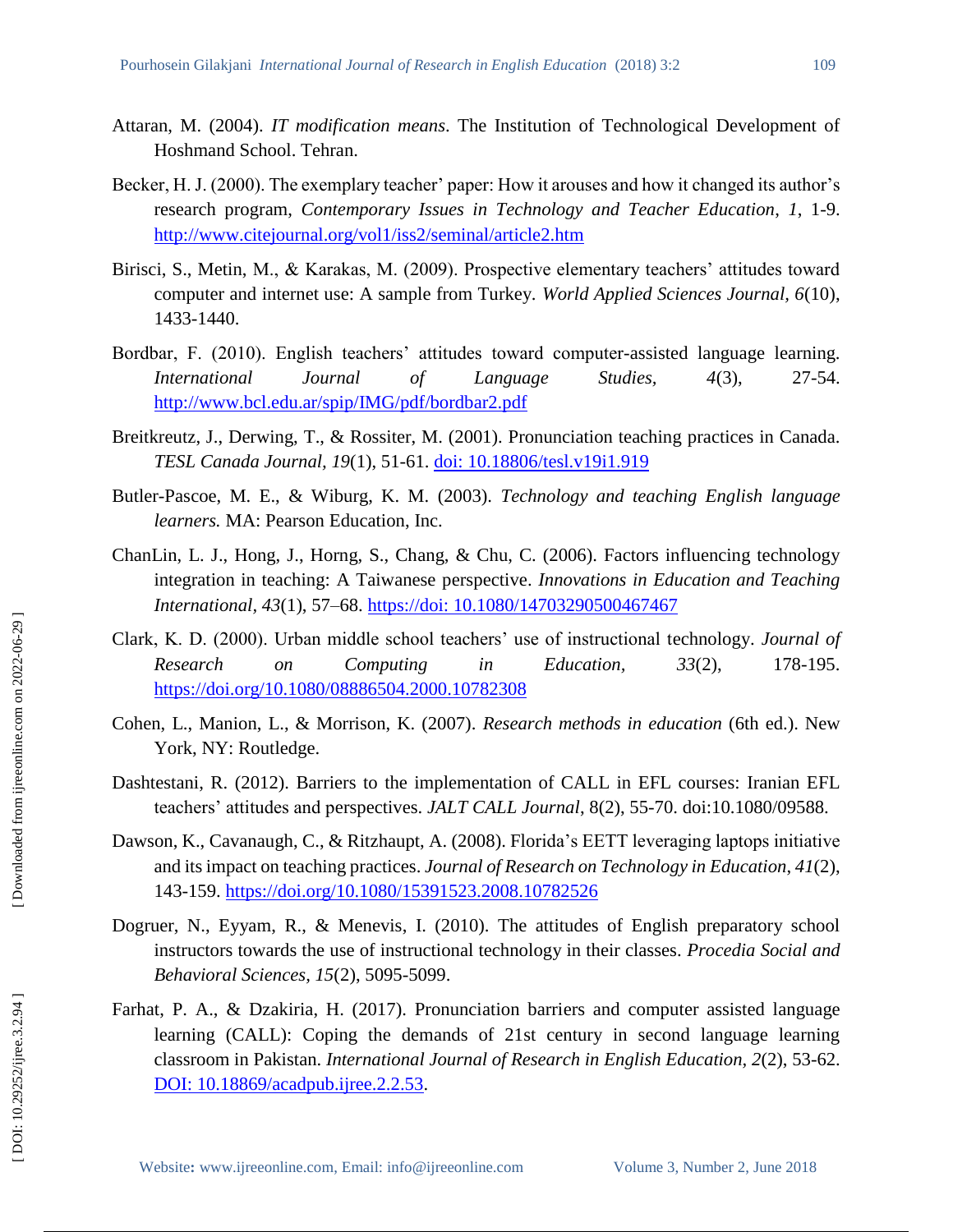- Fathiyan, M. (2004). *The study of a desired pattern of computer literacy for Iranian teachers.* The University of Science and Industry, The Ministry of Education, The Design and Develop and Application Office of Information and Communication Technology.
- Fraser, H. (2000). *Coordinating improvements in pronunciation teaching for adult learners of English as a second language.* Department of Education, Training and Youth Affairs, Canberra: Australia.<doi:10.1016/j.sbspro.2014.03.478.>
- Gilbert, J. B. (2008). *Teaching pronunciation using the prosody pyramid.* New York: Cambridge University Press. [https://pronsig.iatefl.org/Info/Gilbert](https://pronsig.iatefl.org/Info/Gilbert-Teaching-Pronunciation.pdf)-Teaching-Pronunciation.pdf
- Haghighi, M., & Rahimy, R. (2017). The effect of L2 minimal pairs practice on Iranian intermediate EFL learners' pronunciation accuracy. *International Journal of Research in English Education, 2*(1), 42 -48. [DOI: 10.18869/acadpub.ijree.2.1.42](http://dx.doi.org/10.18869/acadpub.ijree.2.1.42)
- Hashemian, M., & Heidari Soureshjani, K. (2013). An analysis of pronunciation errors of Iranian EFL learners. *IJRELT, 1*(1), 5 -12.
- Hayati, A. M. (2010). Notes on teaching English pronunciation to EFL learners: A case of Iranian high school students. *Canadian Center of Science and Education, ELT,* 3. <http://dx.doi.org/10.5539/elt.v3n4p121>
- Jafari, D., Dabaghi, A., & Vahid Dastjerdi, H. (2015). The effects of integrating ICT resources into reading comprehension in Iranian high school. *International Journal of Research Studies in Language Learning, 4*(2), 57 -68.
- Judson, E. (2006). How teachers integrate technology and their beliefs about learning: Is there a connection? *Journal of Technology and Teacher Education*, 14, 581-597. Retrieved December 3, 2015 from<http://www.editlib.org/p/6046>
- Kabadayi, A. (2006). Analysing pre -school teachers and their teachers cooperating attitudes towards the use of educational technology. *Educational Technology, 5,* 1303 -6521.
- Kim, S. (2006). Automatic speech recognition: Reliability and pedagogical implications for teaching pronunciation. *Educational Technology and Society*, 9, 322 -334. Retrieved from [http://www.speech.sri.com/people/hef/papers/icassp97\\_pronunciation.pdf](http://www.speech.sri.com/people/hef/papers/icassp97_pronunciation.pdf)
- Kumar, P., & Kumar, K. (2003). Effect of a web-based project on pre-service and in-service teachers' attitudes toward computers and technology skills. *Journal of Computing in Teacher Education*, 19, 87 -92.<https://doi.org/10.1080/10402454.2003.10784468>
- Laborda, J. G., & Royo, T. M. (2007). Book review: How to teach English with technology (Gavin Dudeney & Nicky Hockly). *Educational Technology & Society*, *10*(3), 320 -324. <https://pdfs.semanticscholar.org/7f12/cfc6bece0af50a708c1c943c9da4aad2bbef.pdf>
- Lam, Y. (2000). Technophilia vs. technophobia: A preliminary look at why second language teachers do or do not use technology in their classrooms. *Canadian Modern Language Review, 56*(3), 389 -420. doi: http://dx.*doi*[.org/10.3138/cmlr.56.3.389.](http://dx.doi.org/10.3138/cmlr.56.3.389)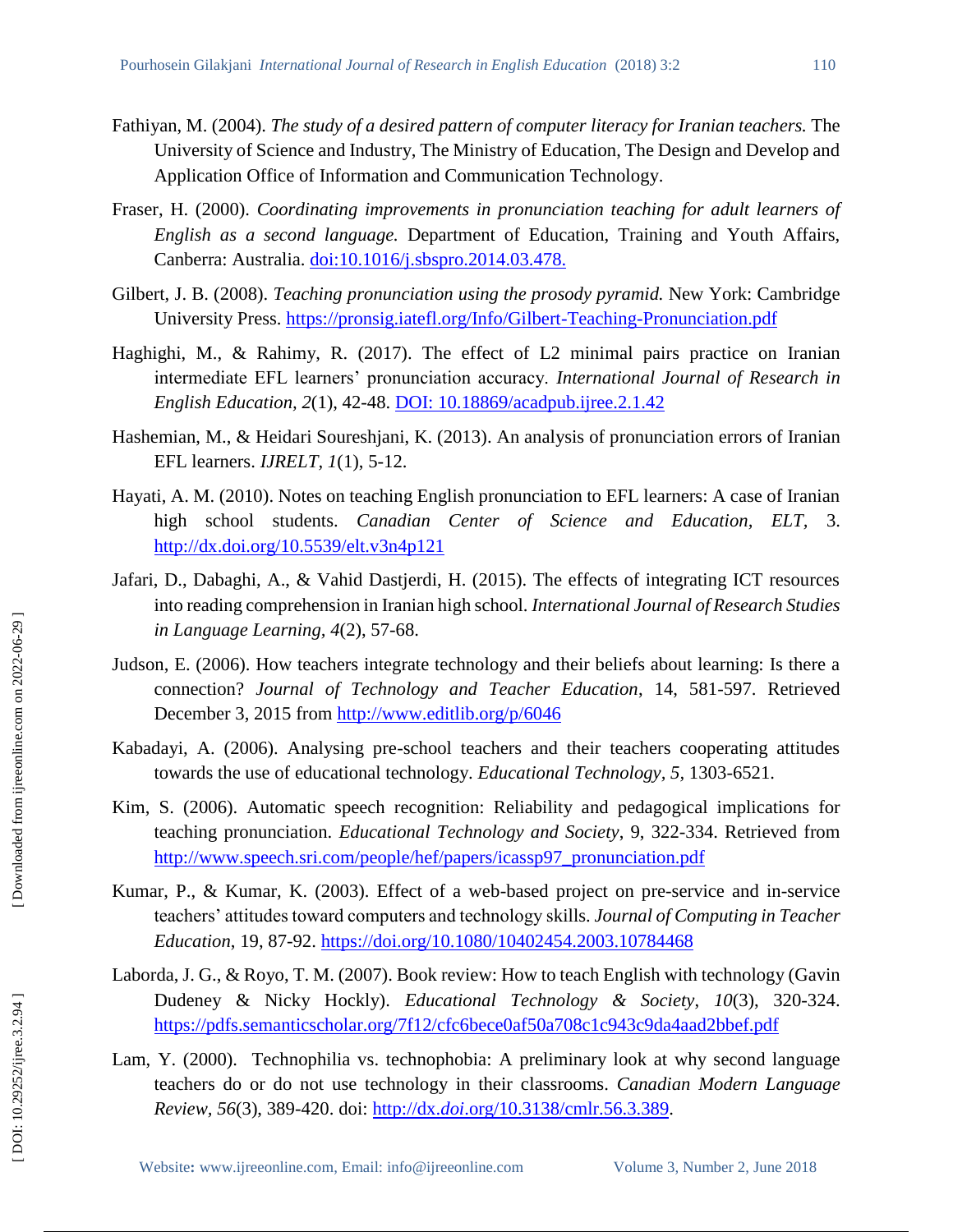- Levin, T., & Wadmany, R. (2006a). Teachers' beliefs and practices in technology -based classrooms: A developmental view. *Journal of Research on Technology in Education, 39*(2), 157 -181. [http://dx.doi.org/10.1080/15391523.2006.1078247](http://dx.doi.org/10.1080/15391523.2006.10782478) 8
- Liu, M., & Huo, H. (2007). Computer assisted language learning (CALL) in China: Some common concerns. *US-China Foreign Language*, *5*(1), 52-58. <https://pdfs.semanticscholar.org/8b97/8494848bc9fd8d871061d5b91b264d2cf8a6.pdf>
- MacDonald, S. (2002). Pronunciation–views and practices of reluctant teachers: Prospect. *Australian Journal of TESOL, 17*(3), 3 3-18. [http://www.ameprc.mq.edu.au/docs/prospect\\_journal/volume\\_17\\_no\\_3/17\\_3\\_1\\_MacDonal](http://www.ameprc.mq.edu.au/docs/prospect_journal/volume_17_no_3/17_3_1_MacDonald.pdf) [d.pdf](http://www.ameprc.mq.edu.au/docs/prospect_journal/volume_17_no_3/17_3_1_MacDonald.pdf)
- Mak, B., Siu, M., Ng, M., Tam, Y. C., Chan, Y. C., & Chan, K. W. (2003). PLASER: Pronunciation learning via automatic speech recognition. *Proceedings of the HLTNAACL 2003 Workshop on Building Educational Applications using Natural Language Processing*, Edmonton, Canada, pp. 23-29. doi[>10.3115/1118894.1118898](https://doi.org/10.3115/1118894.1118898)
- Mello, L. R. (2006). Identifying success in the application of information and communication technology as a curriculum and learning tool. *Technology, Pedagogy and Education, 15*(1), 95-106. doi: <u>10.1080/14759390500435853</u>
- Miles, M. B., & Huberman, A. M. (1994). *Qualitative data analysis: A Sourcebook of New Methods.* Thousand Oaks, CA: Sage Publications.
- Myers, J. M., & Halpin, R. (2002). Teachers' attitudes and use of multimedia technology in the classroom: Constructivist -based professional development training for school districts. *Journal of Computing in Teacher Education, 18(4),* –140. doi: [10.1080/10402454.2002.10784449](https://doi.org/10.1080/10402454.2002.10784449)
- Neri, A., Cucchiarini, C., & Strik, H. (2002). Feedback in computer assisted pronunciation training: When technology meets pedagogy. In *Proceedings of CALL Conference "CALL*  Professionals and the Future of CALL Research", Antwerp, Belgium, pp. 179-188.
- Neri, A., Cucchiarini, C., Strik, H., & Boves, L. (2002). The pedagogy-technology interface in computer assisted pronunciation training. *Computer Assisted Language Learning, 15*(5), 441 -467. doi: 10.1076/call.15.5.441.13473.
- Ocak, M. A., & Akdemi, O. (2008). An investigation of primary school science teachers' use of computer applications. *The Turkish Online Journal of Educational Technology, 7*(4), 54 -60 <https://files.eric.ed.gov/fulltext/EJ1102938.pdf>
- Ozdamli, F., Hursen, C., & Ozcinar, Z. (2009). Teacher candidates' attitudes towards the instructional technologies. *Procedia Social and Behavioral sciences, 1*(1), 455 -463. <https://doi.org/10.1016/j.sbspro.2009.01.082>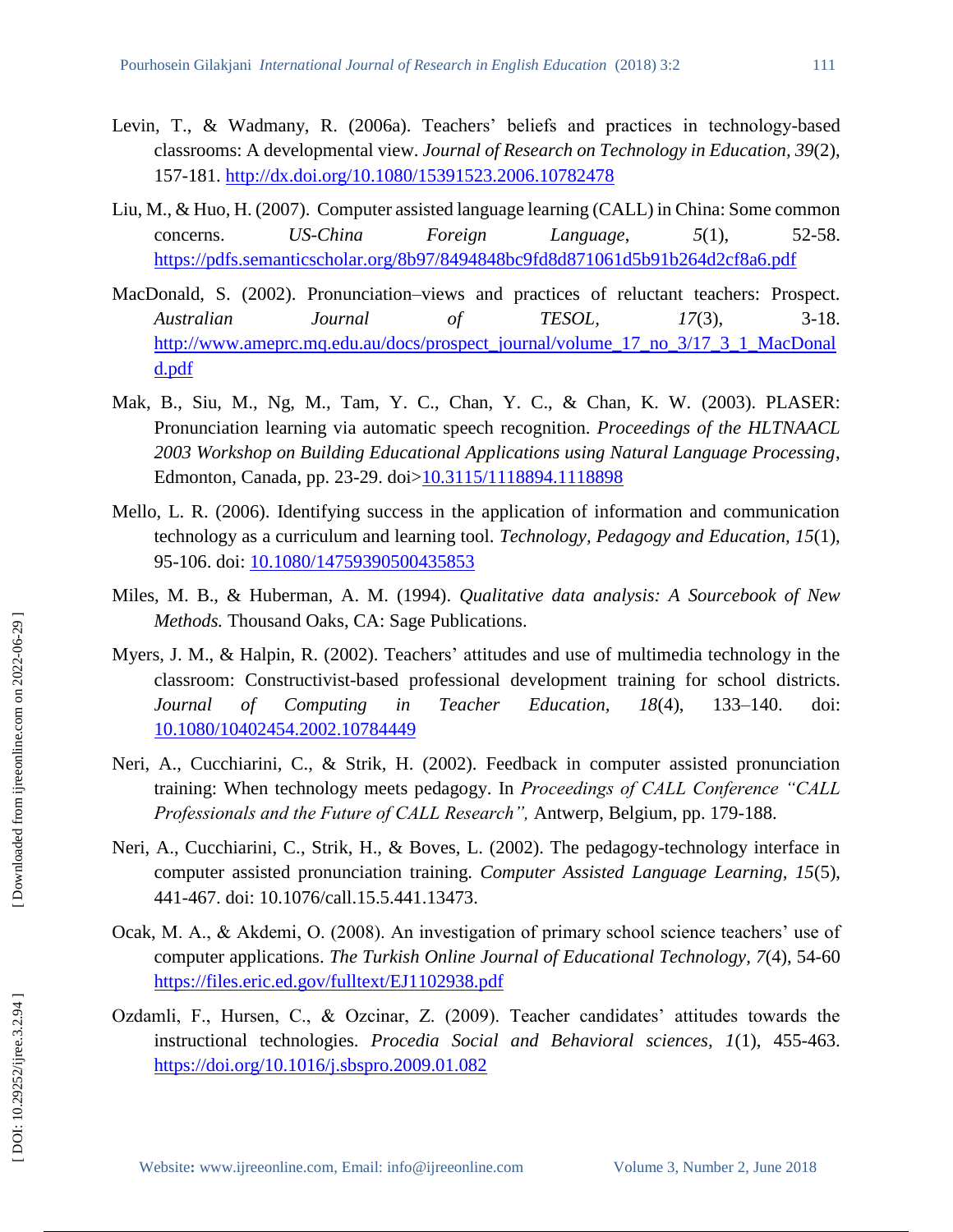- Park, C. N., & Son, J. B. (2009). Implementing computer assisted language learning in the EFL classroom: Teacher p erceptions and perspectives. *International Journal of Pedagogy and*  Learning, 5(2), 80-101. [doi: 10.5172/ijpl.5.2.80](doi:%2010.5172/ijpl.5.2.80).
- Pourhossein Gilakjani, A. (2014). A detailed analysis over some important issues towards using computer technology into the EFL classrooms. *Universal Journal of Educational Research, 2(2)*, 146-153. https://eric.ed.gov/?id=EJ1053898
- Pourhosein Gilakjani, A. (2016). English pronunciation instruction: A literature review. *International Journal of Research in English Education, 1*(1), 1 -6.
- Pourhossein Gilakjani, A. (2017). English pronunciation instruction: Views and recommendations. *Journal of Language Teaching and Research, 8(6),* -1255. doi: <http://dx.doi.org/10.17507/jltr.0806.30>
- Pourhossein Gilakjani, A., Leong, L. M. (2012). EFL teachers' attitudes toward using computer technology in English language teaching. *Theory and Practice in Language Studies, 2*(3), 630-636. <u>doi:10.4304/tpls.2.3.630-636</u>
- Pourhossein Gilakjani, A., & Sabouri, N. B. (2017). A detailed analysis over Iranian EFL teachers' beliefs towards using pronunciation software in teaching English pronunciation. *International Journal of Applied Linguistics & English Literature, 6*(7), 227 -235. <http://dx.doi.org/10.7575/aiac.ijalel.v.6n.7p.227>
- Pourhossein Gilakjani, A., Sabouri, N. B., & Zabihniaemran, A. (2015). What are the barriers in the use of computer technology in EFL instruction? *Review of European Studies*, *7*(11), 213 - 221. doi:<http://dx.doi.org/10.5539/res.v7n11p213>
- Rahimi, M., & Yadollahi, S. (2011). ICT use in EFL classes: A focus on EFL teachers' characteristics. *World Journal of English Language, 1*(2), 17-29. Accessed from: [http://www.sciedu.ca/journal/index.](http://www.sciedu.ca/journal/index) php/wjel/article/viewFile/443/211 [12/02/2013] 22.
- Richey, R. C. (2008). Reflections on the 2008 AECT definitions of the field. *TechTrends*, *52*(1),  $24 - 25$ . -25. [https://thenextnewthing.files.wordpress.com/2009/11/aect](https://thenextnewthing.files.wordpress.com/2009/11/aect-definitions-of-the-field.pdf)-definitions-of-the[field.pdf](https://thenextnewthing.files.wordpress.com/2009/11/aect-definitions-of-the-field.pdf)
- Rostami, M. (2010). Utilization basic science's teachers' grades guidance school and high school of information and communication technology. *Educational Technology, 6,* 127 -134. [Persian].
- Rovai, A. P., & Childress, M. D. (2002). Explaining and predicting resistance to computer anxiety reduction among teacher education students. *Journal of Research on Technology in*  Education, 35, 226–235. [https://doi.org/10.1080/15391523.2002.10782382.](https://doi.org/10.1080/15391523.2002.10782382)
- Sadeghi, M., & Mashhadi Heidar, D. (2016). The effect of using phonetic websites on Iranian EFL learners' word level pronunciation. *International Journal of Research in English Education, 1*(1), 31-37.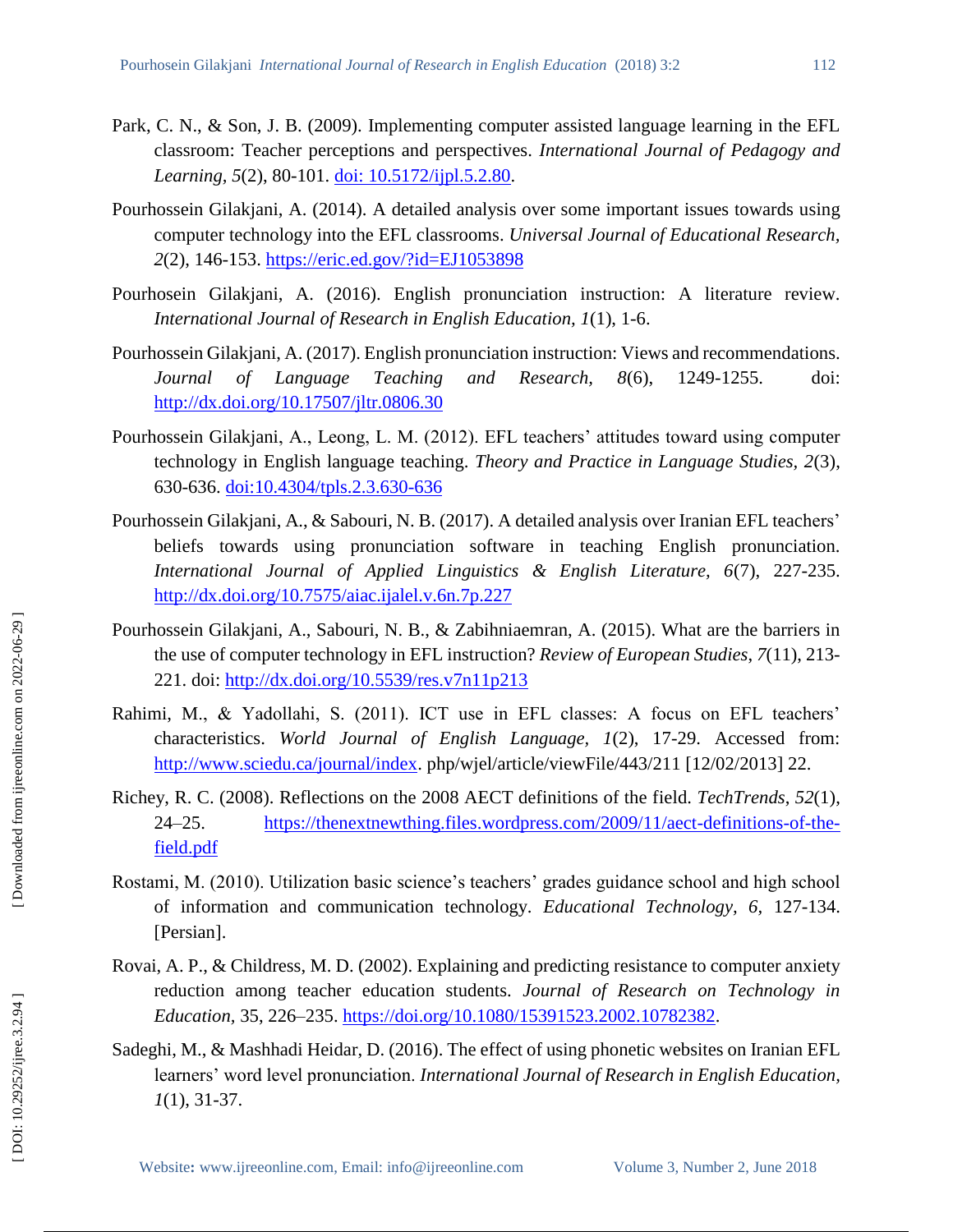- Sadik, A. (2006). *Factors influencing teachers' attitudes toward personal use and school use of science teaching.* ERIC Document Reproduction Service, No. ED 418 869. doi: 10.1177/0193841X05276688.
- Schifter, C. (2000). Faculty participation in asynchronous learning networks: A case study of motivating and inhibiting factors. *Journal of Asynchronous Learning Networks*, *4*(1), 15 –22. [https://onlinelearningconsortium.org/sites/default/files/v4n1\\_schifter\\_1.pdf](https://onlinelearningconsortium.org/sites/default/files/v4n1_schifter_1.pdf)
- Selwyn, N. (1997). Students' attitudes toward computers: Validation of a computer attitude scale for 16 -19 education. *Computers and Education*, *28*(1), 35 -41.
- Shamsiah Mohamed & Ab. Rahim Bakar (2008). How prepared are trainee teachers of University Putra Malaysia (UPM) to integrate computer technology in classroom teaching? *Journal of Social Sciences 4*(1), 62 -67.
- Teo, T. (2006). Attitudes toward computers: A study of postsecondary students in Singapore. *Interactive Learning Environments, 14(1),*  $17 - 24.$ <https://doi.org/10.1080/10494820600616406>
- Teo, T. (2008). Pre -service teachers' attitudes towards computer use: A Singapore survey. Australasian Journal of Educational Technology, 24(4), 413-424. <https://researchspace.auckland.ac.nz/handle/2292/10387>
- Thompson, A. D., Schmidt, D. A., & Stewart, E. B. (2000). Technology collaboration for simultaneous renewal in K–12 schools and teacher education programs. In *Council of Chief State School Officers, 2000 State Educational Technology Conference Papers.* Washington, DC: Council of Chief State School Officers.
- Weinberger, A., Fischer, F., & Mandl, H. (2002). Fostering individual transfer and knowledge convergence in text -based computer -mediated communication. In G. Stahl (Ed.), *Computer support for collaborative learning: Foundations for a CSCL community. Proceedings of CSCL 2002*. Mahwah, NJ: Lawrence Erlbaum.
- Wernet, S., Olliges, R., & Delicath, T. (2000). Post course evaluation of Web CT (Web Course Tools) classes by social work students. *Research on Social Work Practice, 10*(4), 487 -504.
- Wong, S. L., Ng, S. F., Nawawi, M., & Tang, S. H. (2005). Experienced and inexperienced Internet users among pre -service teachers: Their use and attitudes toward the Internet. *Journal of Educational Technology and Society, 8*(1), 90 –103.<https://www.learntechlib.org/p/75241>
- Wozney, L., Venkatesh, V., & Abrami, P. C. (2006). Implementing computer technologies: Teachers' perceptions and practices. *Journal of Technology and Teacher Education, 14,* 173 - 207. doi:10.1080/10901027.2014.905808.
- Yushau, B. (2006). Computer attitude, use, experience, software familiarity and perceived pedagogical usefulness: The case of mathematics professors. *Eurasia Journal of*